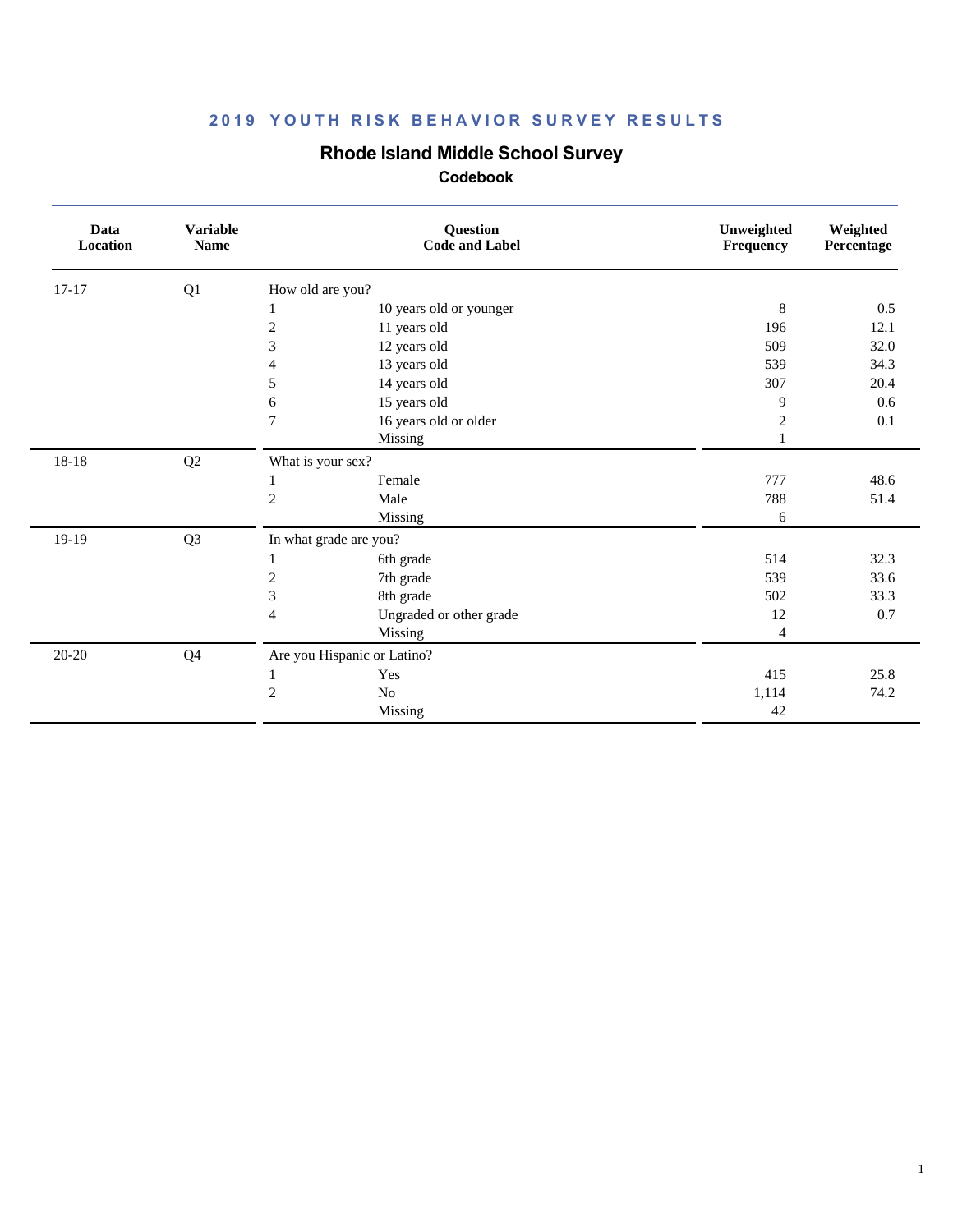## **Rhode Island Middle School Survey**

| Data<br>Location | <b>Variable</b><br><b>Name</b> |                                 | Question<br><b>Code and Label</b>                       | Unweighted<br>Frequency | Weighted<br>Percentage |
|------------------|--------------------------------|---------------------------------|---------------------------------------------------------|-------------------------|------------------------|
| $21 - 28$        | Q <sub>5</sub>                 | What is your race?              |                                                         |                         |                        |
|                  |                                | $\, {\rm H}$                    |                                                         | $\mathbf{1}$            | 0.1                    |
|                  |                                | $\boldsymbol{\mathrm{F}}$       |                                                         | $\,1\,$                 | $0.1\,$                |
|                  |                                | E                               |                                                         | 932                     | 69.6                   |
|                  |                                | ${\bf D}$                       |                                                         | 51                      | 3.4                    |
|                  |                                | $\rm DE$                        |                                                         | $\boldsymbol{7}$        | 0.4                    |
|                  |                                | $\mathbf C$                     |                                                         | 205                     | 13.1                   |
|                  |                                | $C$ $G$                         |                                                         | $\mathbf{1}$            | 0.1                    |
|                  |                                | C E                             |                                                         | 38                      | 2.5                    |
|                  |                                | CD                              |                                                         | $\mathbf{1}$            | 0.1                    |
|                  |                                | $\, {\bf B}$                    |                                                         | 51                      | 3.3                    |
|                  |                                | $\, {\bf B} \,$ E               |                                                         | 18                      | $1.2\,$                |
|                  |                                | $\rm BC$                        |                                                         | $\mathfrak{Z}$          | $0.2\,$                |
|                  |                                | $\mathbf A$                     |                                                         | 51                      | 3.4                    |
|                  |                                | A E                             |                                                         | 11                      | 0.7                    |
|                  |                                | A D                             |                                                         | 3                       | 0.2                    |
|                  |                                | A DE                            |                                                         | $\mathbf{1}$            | 0.1                    |
|                  |                                | $\mathbf A$ C                   |                                                         | 13                      | 0.8                    |
|                  |                                | $\mathbf A \mathbf C \mathbf E$ |                                                         | $\boldsymbol{7}$        | 0.5                    |
|                  |                                | $\mathbf A$ CD                  |                                                         | $\mathbf{1}$            | 0.1                    |
|                  |                                | A CDE                           |                                                         | $\mathbf{1}$            | 0.1                    |
|                  |                                | $\mathbf{A}\mathbf{B}$          |                                                         | $\boldsymbol{2}$        | 0.1                    |
|                  |                                | AB E                            |                                                         | $\mathbf{1}$            | 0.1                    |
|                  |                                | ${\bf ABCDE}$                   |                                                         | $\boldsymbol{2}$        | 0.1                    |
|                  |                                | <b>ABCDEFGH</b>                 |                                                         | $\mathbf{1}$            | 0.1                    |
|                  |                                |                                 |                                                         | 168                     |                        |
| $31 - 31$        | Q8                             |                                 | How often do you wear a seat belt when riding in a car? |                         |                        |
|                  |                                | Never<br>$\mathbf{1}$           |                                                         | 44                      | 2.7                    |
|                  |                                | $\overline{c}$<br>Rarely        |                                                         | 42                      | 2.7                    |
|                  |                                | 3<br>Sometimes                  |                                                         | 95                      | 5.7                    |
|                  |                                | $\overline{\mathbf{4}}$         | Most of the time                                        | 331                     | 21.3                   |
|                  |                                | 5<br>Always                     |                                                         | 1,045                   | 67.6                   |
|                  |                                | Missing                         |                                                         | 14                      |                        |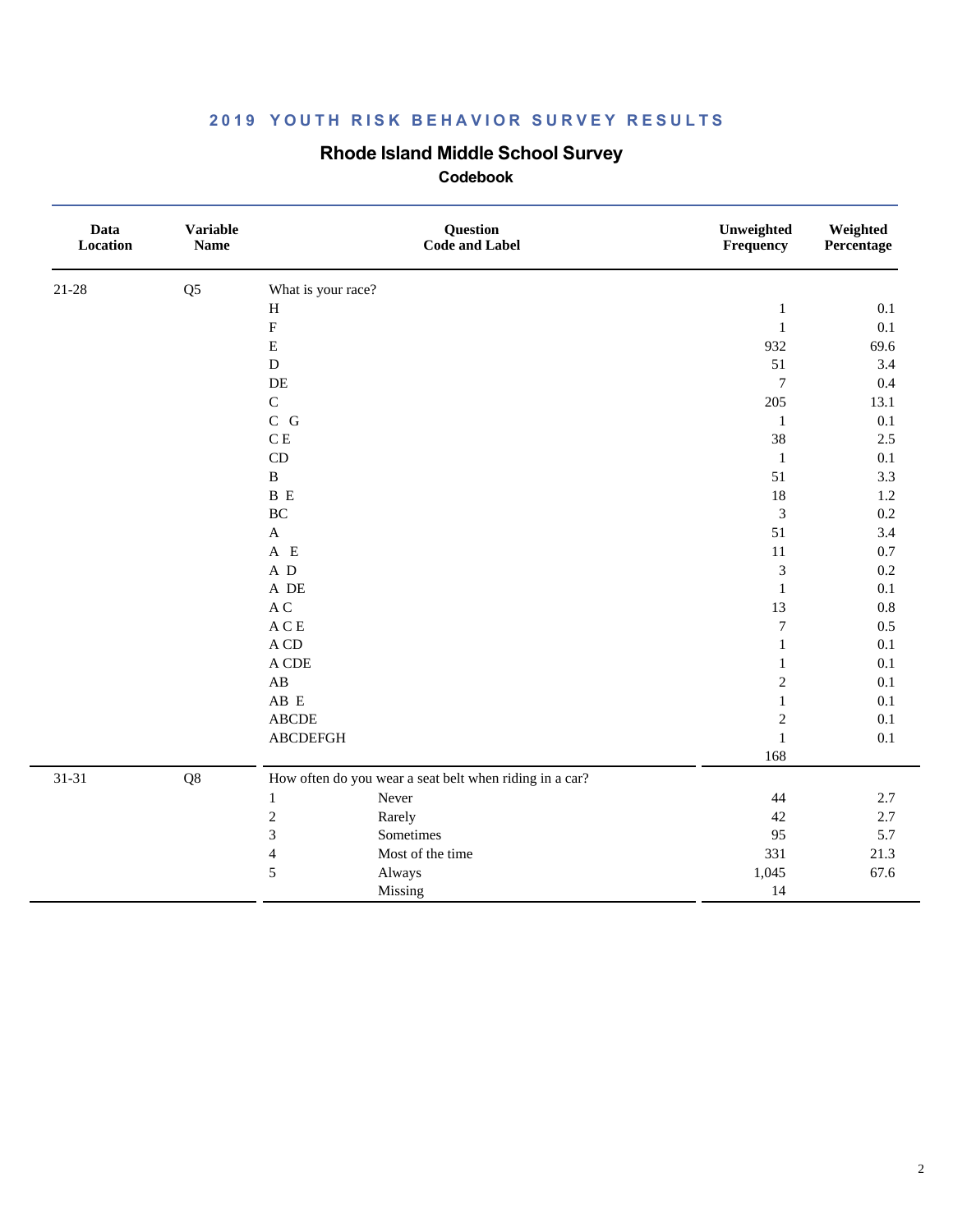## **Rhode Island Middle School Survey**

| Data<br>Location | <b>Variable</b><br><b>Name</b> | Question<br><b>Code and Label</b>                                                 | Unweighted<br>Frequency | Weighted<br>Percentage |
|------------------|--------------------------------|-----------------------------------------------------------------------------------|-------------------------|------------------------|
| 32-32            | Q <sub>9</sub>                 | Have you ever ridden in a car driven by someone who had been<br>drinking alcohol? |                         |                        |
|                  |                                | Yes<br>$\mathbf{1}$                                                               | 272                     | 17.4                   |
|                  |                                | $\overline{c}$<br>No                                                              | 1,051                   | 67.6                   |
|                  |                                | $\mathfrak 3$<br>Not sure                                                         | 233                     | 15.0                   |
|                  |                                | Missing                                                                           | 15                      |                        |
| 33-33            | Q10                            | Have you ever carried a weapon, such as a gun, knife, or club?                    |                         |                        |
|                  |                                | Yes<br>$\mathbf{1}$                                                               | 292                     | 18.9                   |
|                  |                                | $\sqrt{2}$<br>$\rm No$                                                            | 1,271                   | 81.1                   |
|                  |                                | Missing                                                                           | 8                       |                        |
| $35 - 35$        | Q12                            | Have you ever been bullied on school property?                                    |                         |                        |
|                  |                                | Yes<br>$\mathbf{1}$                                                               | 497                     | 31.9                   |
|                  |                                | $\sqrt{2}$<br>$\rm No$                                                            | 1,066                   | 68.1                   |
|                  |                                | Missing                                                                           | 8                       |                        |
| 36-36            | Q13                            | Have you ever been electronically bullied?                                        |                         |                        |
|                  |                                | Yes<br>$\mathbf{1}$                                                               | 316                     | 20.4                   |
|                  |                                | $\sqrt{2}$<br>$\rm No$                                                            | 1,243                   | 79.6                   |
|                  |                                | Missing                                                                           | 12                      |                        |
| 37-37            | Q14                            | Have you ever seriously thought about killing yourself?                           |                         |                        |
|                  |                                | Yes<br>$\mathbf{1}$                                                               | 268                     | 16.9                   |
|                  |                                | $\sqrt{2}$<br>No                                                                  | 1,285                   | 83.1                   |
|                  |                                | Missing                                                                           | 18                      |                        |
| 38-38            | Q15                            | Have you ever made a plan about how you would kill yourself?                      |                         |                        |
|                  |                                | $\mathbf{1}$<br>Yes                                                               | 179                     | 11.3                   |
|                  |                                | $\overline{c}$<br>No                                                              | 1,373                   | 88.7                   |
|                  |                                | Missing                                                                           | 19                      |                        |
| 39-39            | Q16                            | Have you ever tried to kill yourself?                                             |                         |                        |
|                  |                                | Yes<br>$\mathbf{1}$                                                               | 99                      | 6.1                    |
|                  |                                | $\overline{c}$<br>$\rm No$                                                        | 1,456                   | 93.9                   |
|                  |                                | Missing                                                                           | 16                      |                        |
| $40 - 40$        | Q17                            | Have you ever tried cigarette smoking, even one or two puffs?                     |                         |                        |
|                  |                                | Yes<br>$\mathbf{1}$                                                               | 81                      | 5.3                    |
|                  |                                | $\overline{c}$<br>$\rm No$                                                        | 1,427                   | 94.7                   |
|                  |                                | Missing                                                                           | 63                      |                        |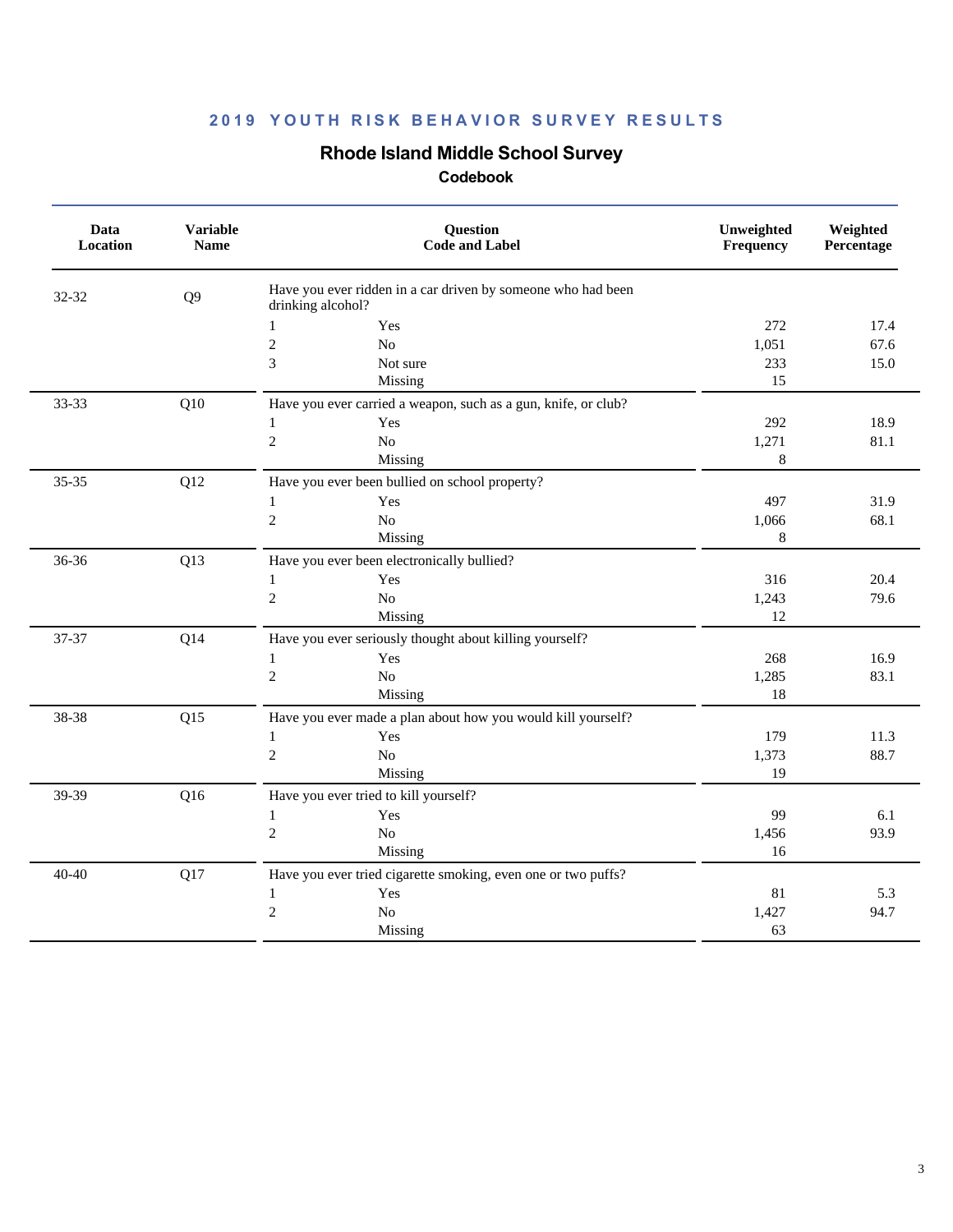## **Rhode Island Middle School Survey**

| Data<br>Location | <b>Variable</b><br><b>Name</b> | Question<br><b>Code and Label</b>                                                     | Unweighted<br>Frequency | Weighted<br>Percentage |
|------------------|--------------------------------|---------------------------------------------------------------------------------------|-------------------------|------------------------|
| 41-41            | Q18                            | How old were you when you first tried cigarette smoking, even one or<br>two puffs?    |                         |                        |
|                  |                                | $\mathbf{1}$<br>I have never tried cigarette smoking, not even one or<br>two puffs    | 1,411                   | 94.8                   |
|                  |                                | $\mathbf{2}$<br>8 years old or younger                                                | 19                      | 1.2                    |
|                  |                                | 3<br>9 years old                                                                      | 10                      | 0.6                    |
|                  |                                | 10 years old<br>4                                                                     | 11                      | 0.7                    |
|                  |                                | 11 years old<br>5                                                                     | $\,8\,$                 | 0.5                    |
|                  |                                | 12 years old<br>6                                                                     | 17                      | 1.1                    |
|                  |                                | 13 years old or older<br>7                                                            | 13                      | 0.9                    |
|                  |                                | Missing                                                                               | 82                      |                        |
| 42-42            | Q19                            | During the past 30 days, on how many days did you smoke cigarettes?                   |                         |                        |
|                  |                                | 0 days<br>$\mathbf{1}$                                                                | 1,522                   | 98.4                   |
|                  |                                | $\mathbf{2}$<br>1 or 2 days                                                           | 16                      | 1.0                    |
|                  |                                | 3<br>3 to 5 days                                                                      | 5                       | 0.3                    |
|                  |                                | $\overline{\mathcal{L}}$<br>6 to 9 days                                               | $\mathbf{1}$            | 0.1                    |
|                  |                                | 5<br>10 to 19 days                                                                    | $\boldsymbol{0}$        | 0.0                    |
|                  |                                | 6<br>20 to 29 days                                                                    | $\mathbf{1}$            | 0.1                    |
|                  |                                | All 30 days<br>$\overline{7}$                                                         | 3                       | 0.2                    |
|                  |                                | Missing                                                                               | 23                      |                        |
| 44-44            | Q21                            | Have you ever used an electronic vapor product?                                       |                         |                        |
|                  |                                | Yes<br>1                                                                              | 252                     | 16.4                   |
|                  |                                | $\overline{c}$<br>No                                                                  | 1,268                   | 83.6                   |
|                  |                                | Missing                                                                               | 51                      |                        |
| 45-45            | Q22                            | During the past 30 days, on how many days did you use an electronic<br>vapor product? |                         |                        |
|                  |                                | 0 days<br>$\mathbf{1}$                                                                | 1,391                   | 93.5                   |
|                  |                                | $\mathfrak{2}$<br>1 or 2 days                                                         | 51                      | 3.4                    |
|                  |                                | 3<br>3 to 5 days                                                                      | 16                      | 1.0                    |
|                  |                                | 6 to 9 days<br>4                                                                      | 8                       | 0.5                    |
|                  |                                | 5<br>10 to 19 days                                                                    | 11                      | $0.8\,$                |
|                  |                                | 6<br>20 to 29 days                                                                    | $\overline{4}$          | 0.3                    |
|                  |                                | $\tau$<br>All 30 days                                                                 | $\,8\,$                 | 0.5                    |
|                  |                                | Missing                                                                               | 82                      |                        |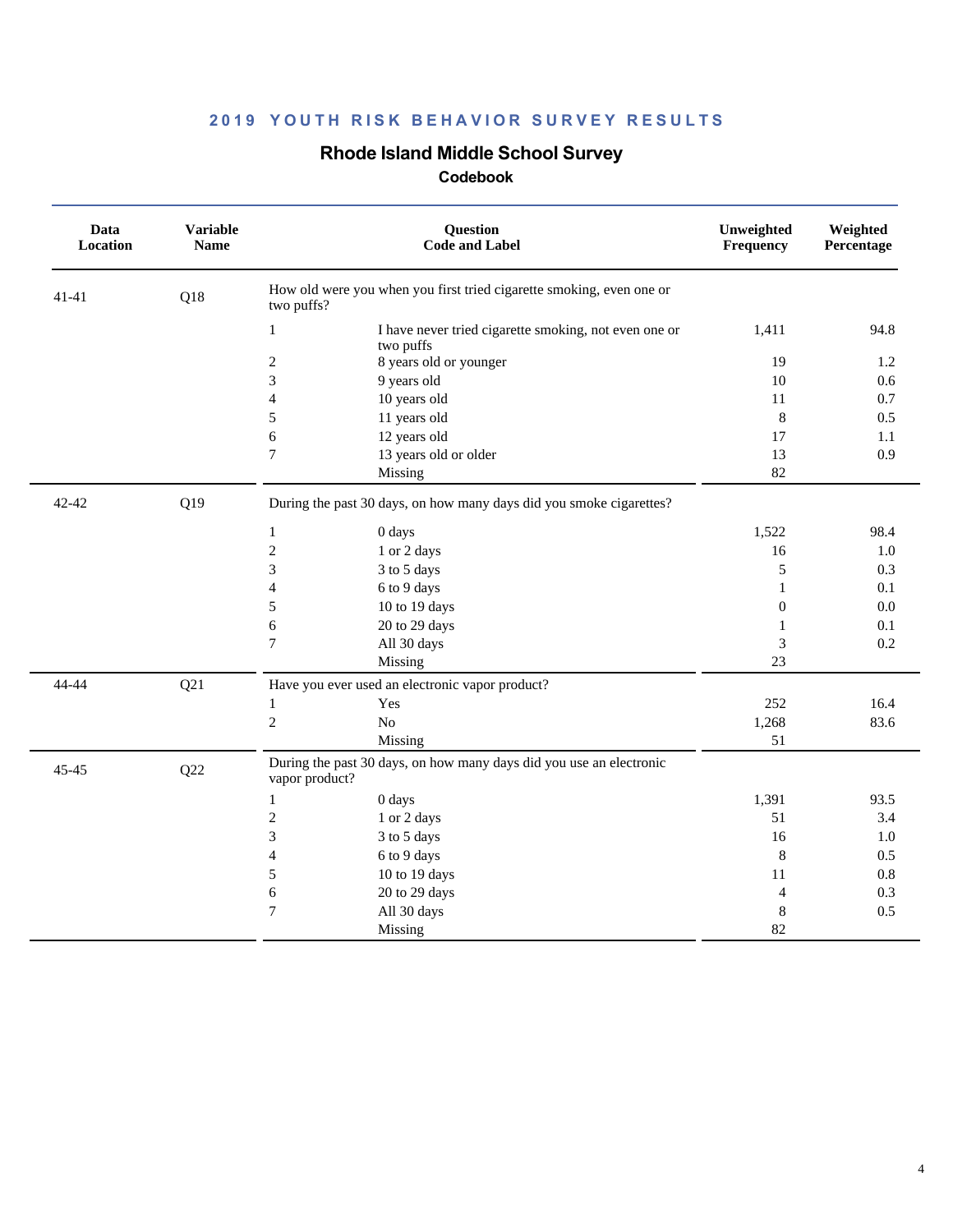## **Rhode Island Middle School Survey**

| Data<br>Location | <b>Variable</b><br><b>Name</b> | Question<br><b>Code and Label</b>                                                                                                                                                  | Unweighted<br>Frequency | Weighted<br>Percentage |
|------------------|--------------------------------|------------------------------------------------------------------------------------------------------------------------------------------------------------------------------------|-------------------------|------------------------|
| 46-46            | Q23                            | During the past 30 days, how did you usually get your own electronic<br>vapor products?                                                                                            |                         |                        |
|                  |                                | I did not use any electronic vapor products during<br>1<br>the past 30 days                                                                                                        | 1,381                   | 93.4                   |
|                  |                                | 2<br>I bought them in a store such as a convenience store,<br>supermarket, discount store, gas station, or vape<br>store                                                           | 9                       | 0.6                    |
|                  |                                | 3<br>I got them on the Internet                                                                                                                                                    | 3                       | 0.2                    |
|                  |                                | $\overline{4}$<br>I gave someone else money to buy them for me                                                                                                                     | 14                      | 1.0                    |
|                  |                                | 5<br>I borrowed them from someone else                                                                                                                                             | 48                      | 3.2                    |
|                  |                                | 6<br>A person who can legally buy these products gave<br>them to me                                                                                                                | 8                       | 0.6                    |
|                  |                                | 7<br>I took them from a store or another person                                                                                                                                    | 2                       | 0.1                    |
|                  |                                | 8<br>I got them some other way                                                                                                                                                     | 14                      | 0.9                    |
|                  |                                | Missing                                                                                                                                                                            | 92                      |                        |
| 47-47            | Q24                            | During the past 30 days, on how many days did you use chewing<br>tobacco, snuff, dip, snus, or dissolvable tobacco products, such as<br>Copenhagen, Grizzly, Skoal, or Camel Snus? |                         |                        |
|                  |                                | $\mathbf{1}$<br>0 days                                                                                                                                                             | 1,525                   | 98.5                   |
|                  |                                | $\overline{c}$<br>1 or 2 days                                                                                                                                                      | 11                      | 0.6                    |
|                  |                                | 3<br>3 to 5 days                                                                                                                                                                   | $\overline{4}$          | 0.3                    |
|                  |                                | 6 to 9 days<br>4                                                                                                                                                                   | $\mathfrak{2}$          | 0.1                    |
|                  |                                | 5<br>10 to 19 days                                                                                                                                                                 | $\Omega$                | 0.0                    |
|                  |                                | 6<br>20 to 29 days                                                                                                                                                                 | $\mathbf{0}$            | 0.0                    |
|                  |                                | 7<br>All 30 days                                                                                                                                                                   | 8                       | 0.5                    |
|                  |                                | Missing                                                                                                                                                                            | 21                      |                        |
| 48-48            | Q25                            | During the past 30 days, on how many days did you smoke cigars,<br>cigarillos, or little cigars?                                                                                   |                         |                        |
|                  |                                | 0 days<br>$\mathbf{1}$                                                                                                                                                             | 1,543                   | 98.8                   |
|                  |                                | $\mathfrak{2}$<br>1 or 2 days                                                                                                                                                      | 5                       | 0.3                    |
|                  |                                | 3<br>3 to 5 days                                                                                                                                                                   | 3                       | 0.2                    |
|                  |                                | 6 to 9 days<br>4                                                                                                                                                                   | $\overline{2}$          | 0.1                    |
|                  |                                | 5<br>10 to 19 days                                                                                                                                                                 | $\overline{0}$          | 0.0                    |
|                  |                                | 6<br>20 to 29 days                                                                                                                                                                 | 1                       | 0.1                    |
|                  |                                | 7<br>All 30 days                                                                                                                                                                   | 8                       | 0.5                    |
|                  |                                | Missing                                                                                                                                                                            | 9                       |                        |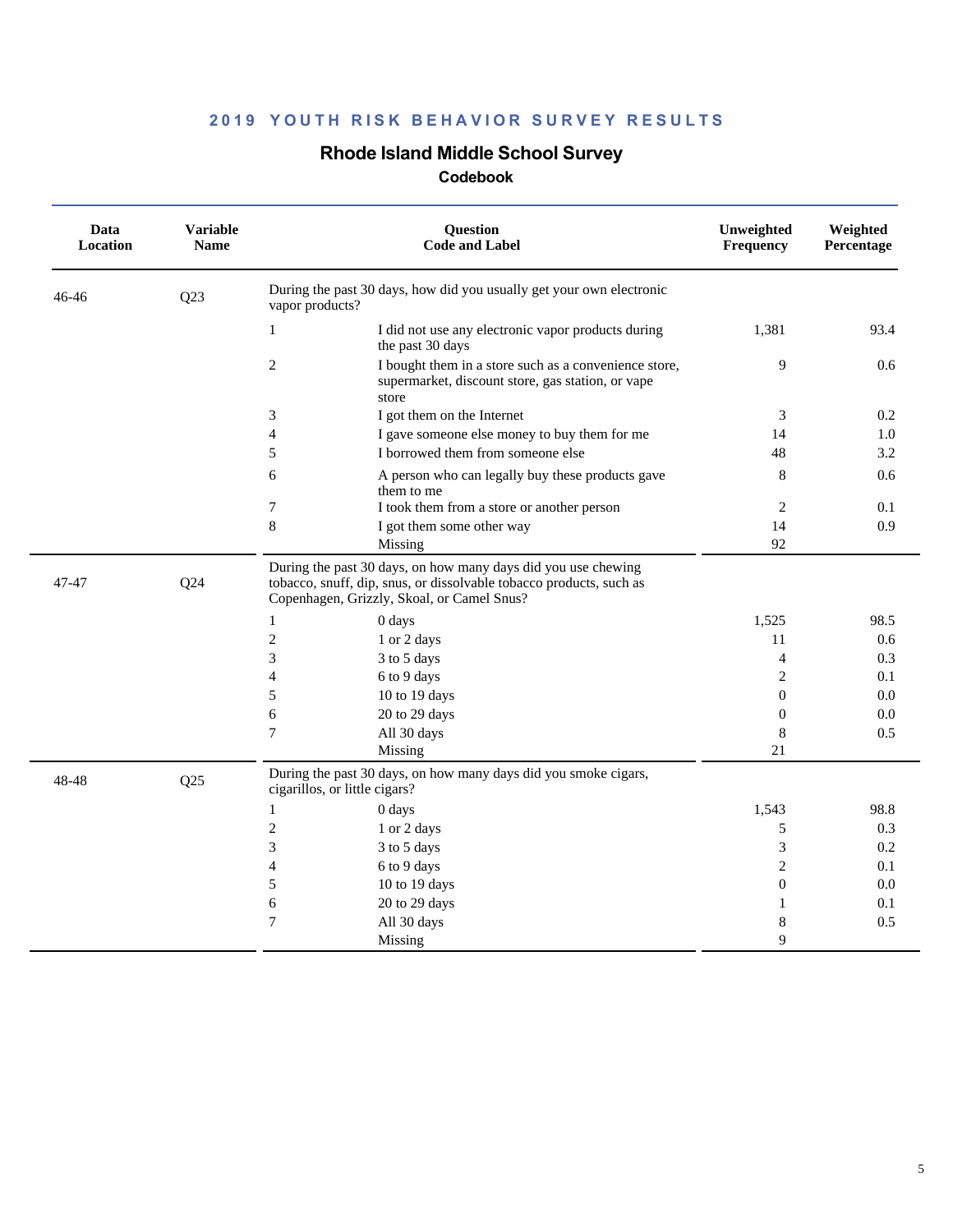## **Rhode Island Middle School Survey**

| Data<br>Location | <b>Variable</b><br><b>Name</b> | <b>Question</b><br><b>Code and Label</b>                                                                                               | Unweighted<br>Frequency | Weighted<br>Percentage |
|------------------|--------------------------------|----------------------------------------------------------------------------------------------------------------------------------------|-------------------------|------------------------|
| 49-49            | Q26                            | Have you ever had a drink of alcohol, other than a few sips?                                                                           |                         |                        |
|                  |                                | Yes<br>1                                                                                                                               | 224                     | 15.5                   |
|                  |                                | $\overline{2}$<br>N <sub>o</sub>                                                                                                       | 1,211                   | 84.5                   |
|                  |                                | Missing                                                                                                                                | 136                     |                        |
| 50-50            | Q27                            | How old were you when you had your first drink of alcohol other than<br>a few sips?                                                    |                         |                        |
|                  |                                | $\mathbf{1}$<br>I have never had a drink of alcohol other than a few<br>sips                                                           | 1,215                   | 84.3                   |
|                  |                                | $\overline{c}$<br>8 years old or younger                                                                                               | 46                      | 3.1                    |
|                  |                                | 3<br>9 years old                                                                                                                       | 14                      | 0.9                    |
|                  |                                | 10 years old<br>$\overline{4}$                                                                                                         | 29                      | 2.0                    |
|                  |                                | 11 years old<br>5                                                                                                                      | 31                      | 2.2                    |
|                  |                                | 12 years old<br>6                                                                                                                      | 50                      | 3.4                    |
|                  |                                | $\tau$<br>13 years old or older                                                                                                        | 58                      | 4.1                    |
|                  |                                | Missing                                                                                                                                | 128                     |                        |
| 51-51            | Q28                            | Have you ever used marijuana?                                                                                                          |                         |                        |
|                  |                                | Yes<br>1                                                                                                                               | 113                     | 7.4                    |
|                  |                                | $\overline{c}$<br>$\rm No$                                                                                                             | 1,390                   | 92.6                   |
|                  |                                | Missing                                                                                                                                | 68                      |                        |
| 52-52            | Q29                            | How old were you when you tried marijuana for the first time?                                                                          |                         |                        |
|                  |                                | I have never tried marijuana<br>$\mathbf{1}$                                                                                           | 1,392                   | 92.5                   |
|                  |                                | $\sqrt{2}$<br>8 years old or younger                                                                                                   | 8                       | 0.5                    |
|                  |                                | $\mathfrak{Z}$<br>9 years old                                                                                                          | $\overline{4}$          | 0.2                    |
|                  |                                | 10 years old<br>$\overline{4}$                                                                                                         | 10                      | 0.6                    |
|                  |                                | 5<br>11 years old                                                                                                                      | 14                      | 0.9                    |
|                  |                                | 12 years old<br>6                                                                                                                      | 36                      | 2.3                    |
|                  |                                | $\boldsymbol{7}$<br>13 years old or older                                                                                              | 43                      | 2.9                    |
|                  |                                | Missing                                                                                                                                | 64                      |                        |
| 53-53            | Q30                            | Have you ever taken prescription pain medicine without a doctor's<br>prescription or differently than how a doctor told you to use it? |                         |                        |
|                  |                                | Yes<br>1                                                                                                                               | 90                      | 5.8                    |
|                  |                                | $\overline{c}$<br>No                                                                                                                   | 1,455                   | 94.2                   |
|                  |                                | Missing                                                                                                                                | 26                      |                        |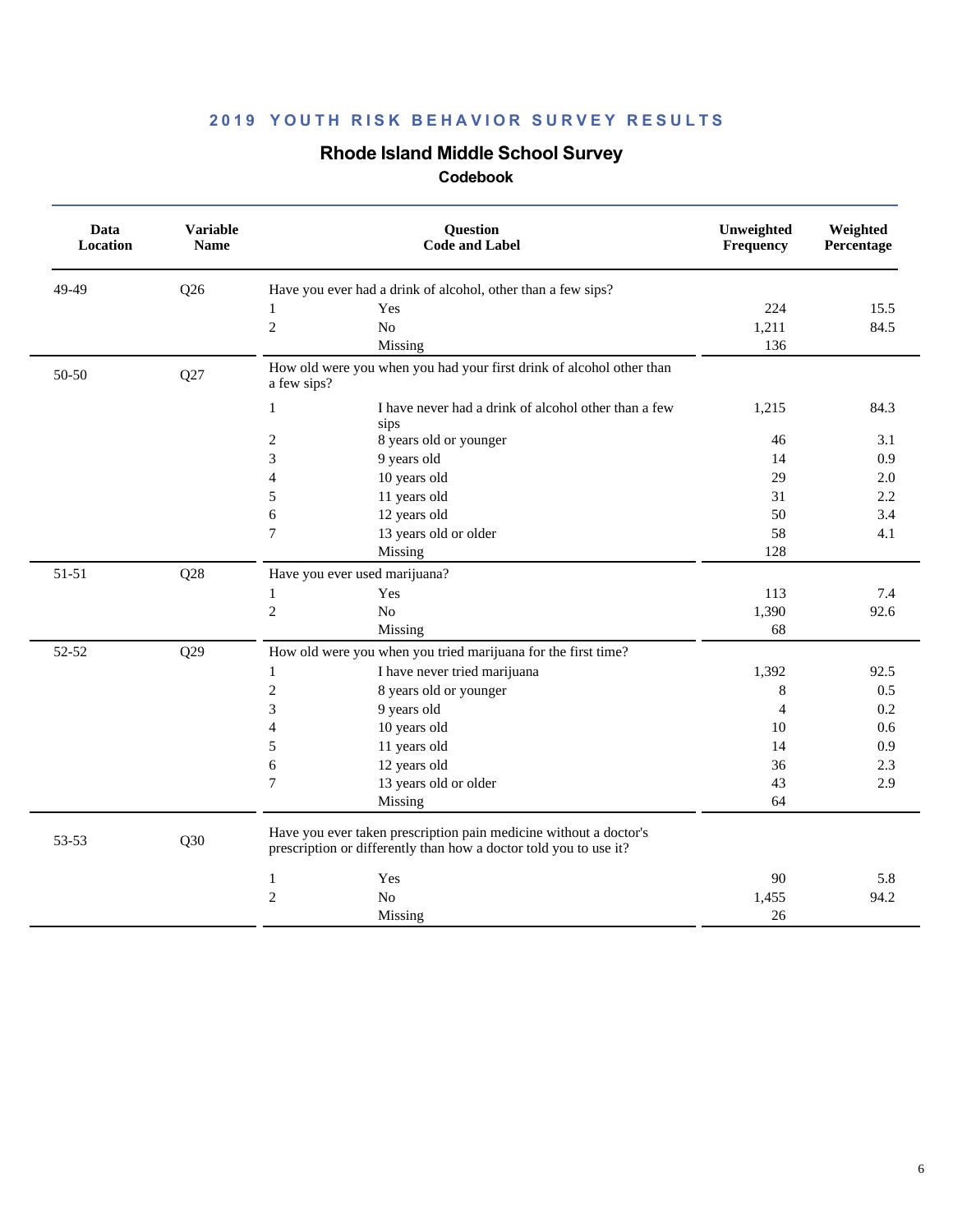## **Rhode Island Middle School Survey**

| Data<br>Location | Variable<br><b>Name</b> | <b>Question</b><br><b>Code and Label</b>                                                                                                                                                                      | Unweighted<br>Frequency | Weighted<br>Percentage |
|------------------|-------------------------|---------------------------------------------------------------------------------------------------------------------------------------------------------------------------------------------------------------|-------------------------|------------------------|
| 57-57            | $Q$ 34                  | Have you ever had sexual intercourse?                                                                                                                                                                         |                         |                        |
|                  |                         | Yes<br>$\mathbf{1}$                                                                                                                                                                                           | 103                     | 6.7                    |
|                  |                         | $\sqrt{2}$<br>N <sub>o</sub>                                                                                                                                                                                  | 1,436                   | 93.3                   |
|                  |                         | Missing                                                                                                                                                                                                       | 32                      |                        |
| 64-64            | Q <sub>41</sub>         | During the past 7 days, on how many days were you physically active<br>for a total of at least 60 minutes per day?                                                                                            |                         |                        |
|                  |                         | $\mathbf{1}$<br>0 days                                                                                                                                                                                        | 185                     | 11.6                   |
|                  |                         | $\sqrt{2}$<br>1 day                                                                                                                                                                                           | 115                     | 7.2                    |
|                  |                         | 3<br>2 days                                                                                                                                                                                                   | 184                     | 11.9                   |
|                  |                         | 4<br>3 days                                                                                                                                                                                                   | 214                     | 13.8                   |
|                  |                         | 5<br>4 days                                                                                                                                                                                                   | 165                     | 10.8                   |
|                  |                         | 6<br>5 days                                                                                                                                                                                                   | 172                     | 11.2                   |
|                  |                         | $\tau$<br>6 days                                                                                                                                                                                              | 134                     | 9.0                    |
|                  |                         | $\,8\,$<br>7 days                                                                                                                                                                                             | 372                     | 24.4                   |
|                  |                         | Missing                                                                                                                                                                                                       | 30                      |                        |
| 66-66            | Q43                     | On an average school day, how many hours do you play video or<br>computer games or use a computer for something that is not school<br>work?<br>$\mathbf{1}$<br>I do not play video or computer games or use a | 218                     | 13.7                   |
|                  |                         | computer for something that is not school work                                                                                                                                                                |                         |                        |
|                  |                         | 2<br>Less than 1 hour per day                                                                                                                                                                                 | 238                     | 15.2                   |
|                  |                         | 3<br>1 hour per day                                                                                                                                                                                           | 158                     | 10.3                   |
|                  |                         | $\overline{4}$<br>2 hours per day                                                                                                                                                                             | 262                     | 17.2                   |
|                  |                         | 5<br>3 hours per day                                                                                                                                                                                          | 212                     | 13.8                   |
|                  |                         | 6<br>4 hours per day                                                                                                                                                                                          | 172                     | 11.0                   |
|                  |                         | 7<br>5 or more hours per day                                                                                                                                                                                  | 290                     | 18.8                   |
|                  |                         | Missing                                                                                                                                                                                                       | 21                      |                        |
| 67-67            | Q44                     | In an average week when you are in school, on how many days do you<br>go to physical education (PE) classes?                                                                                                  |                         |                        |
|                  |                         | $\mathbf{1}$<br>0 days                                                                                                                                                                                        | 189                     | 12.1                   |
|                  |                         | $\mathfrak{2}$<br>1 day                                                                                                                                                                                       | 48                      | 3.1                    |
|                  |                         | 3<br>2 days                                                                                                                                                                                                   | 667                     | 46.0                   |
|                  |                         | $\overline{4}$<br>3 days                                                                                                                                                                                      | 389                     | 25.3                   |
|                  |                         | $\sqrt{5}$<br>4 days                                                                                                                                                                                          | 38                      | 2.4                    |
|                  |                         | 6<br>5 days                                                                                                                                                                                                   | 178                     | 11.1                   |
|                  |                         | Missing                                                                                                                                                                                                       | 62                      |                        |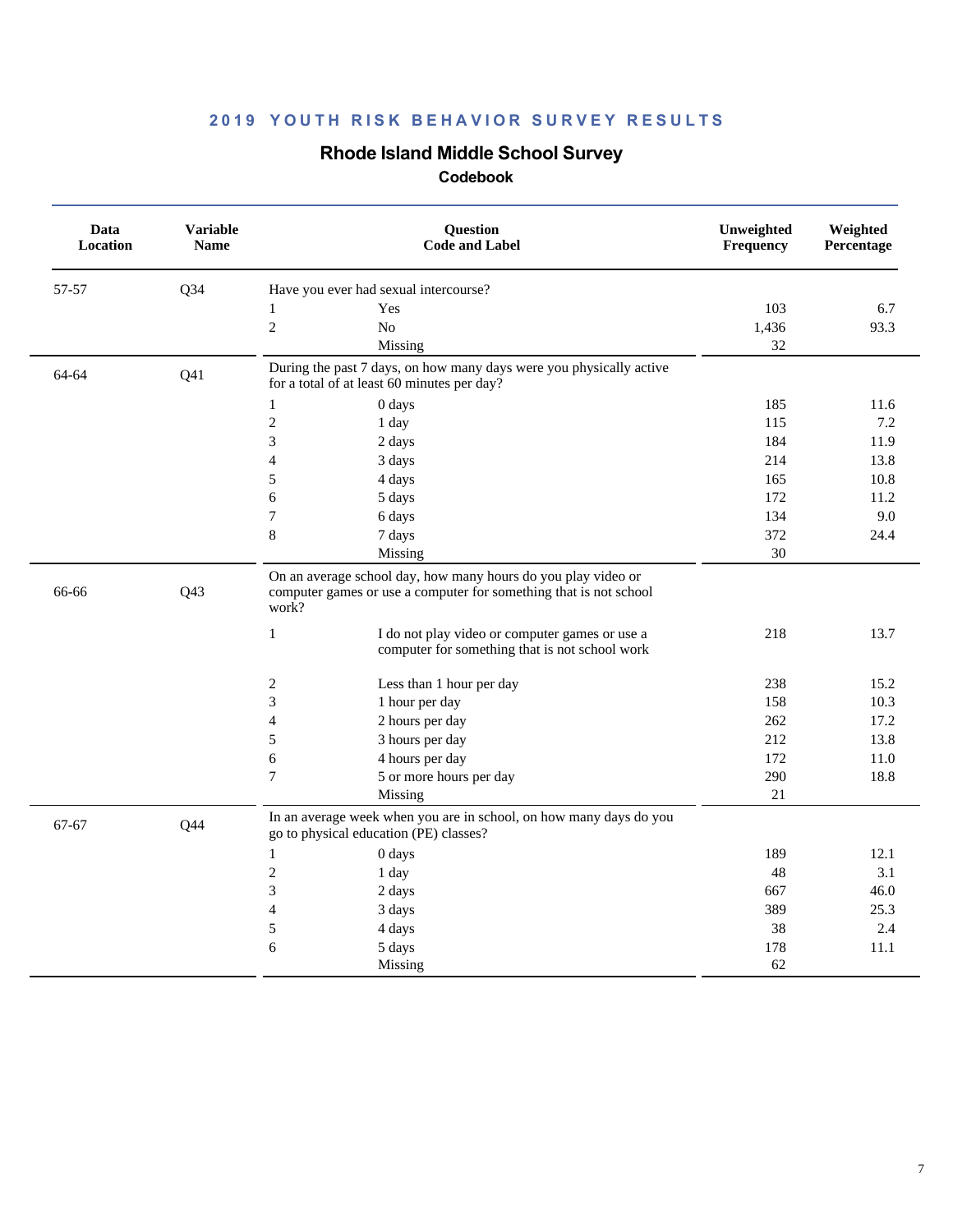## **Rhode Island Middle School Survey**

| Data<br>Location | <b>Variable</b><br><b>Name</b> | Question<br><b>Code and Label</b>                                                                                       | Unweighted<br>Frequency | Weighted<br>Percentage |
|------------------|--------------------------------|-------------------------------------------------------------------------------------------------------------------------|-------------------------|------------------------|
| 69-69            | Q46                            | During the past 12 months, how many times did you have a concussion<br>from playing a sport or being physically active? |                         |                        |
|                  |                                | 0 times<br>$\mathbf{1}$                                                                                                 | 1,292                   | 83.6                   |
|                  |                                | $\overline{c}$<br>1 time                                                                                                | 118                     | 7.8                    |
|                  |                                | 3<br>2 times                                                                                                            | 67                      | 4.1                    |
|                  |                                | 4<br>3 times                                                                                                            | 28                      | 1.8                    |
|                  |                                | 5<br>4 or more times                                                                                                    | 43                      | 2.7                    |
|                  |                                | Missing                                                                                                                 | 23                      |                        |
| 71-71            | Q48                            | On an average school night, how many hours of sleep do you get?                                                         |                         |                        |
|                  |                                | 4 or less hours<br>1                                                                                                    | 93                      | 6.0                    |
|                  |                                | $\overline{c}$<br>5 hours                                                                                               | 122                     | 8.1                    |
|                  |                                | 3<br>6 hours                                                                                                            | 196                     | 12.8                   |
|                  |                                | $\overline{\mathcal{L}}$<br>7 hours                                                                                     | 320                     | 21.2                   |
|                  |                                | 5<br>8 hours                                                                                                            | 427                     | 28.2                   |
|                  |                                | 6<br>9 hours                                                                                                            | 258                     | 17.0                   |
|                  |                                | 7<br>10 or more hours                                                                                                   | 102                     | 6.7                    |
|                  |                                | Missing                                                                                                                 | 53                      |                        |
| 72-72            | Q49                            | During the past 12 months, how would you describe your grades in<br>school?                                             |                         |                        |
|                  |                                | Mostly A's<br>1                                                                                                         | 559                     | 38.0                   |
|                  |                                | $\overline{c}$<br>Mostly B's                                                                                            | 516                     | 35.2                   |
|                  |                                | 3<br>Mostly C's                                                                                                         | 191                     | 13.1                   |
|                  |                                | 4<br>Mostly D's                                                                                                         | 30                      | 2.0                    |
|                  |                                | 5<br>Mostly F's                                                                                                         | 22                      | 1.5                    |
|                  |                                | 6<br>None of these grades                                                                                               | 27                      | 1.9                    |
|                  |                                | $\overline{7}$<br>Not sure                                                                                              | 123                     | 8.3                    |
|                  |                                | Missing                                                                                                                 | 103                     |                        |
| 73-73            | Q50                            | Do you have any physical disabilities or long-term health problems?                                                     |                         |                        |
|                  |                                | Yes<br>1                                                                                                                | 100                     | 6.4                    |
|                  |                                | $\sqrt{2}$<br>N <sub>o</sub>                                                                                            | 1,143                   | 74.0                   |
|                  |                                | 3<br>Not sure                                                                                                           | 307                     | 19.6                   |
|                  |                                | Missing                                                                                                                 | 21                      |                        |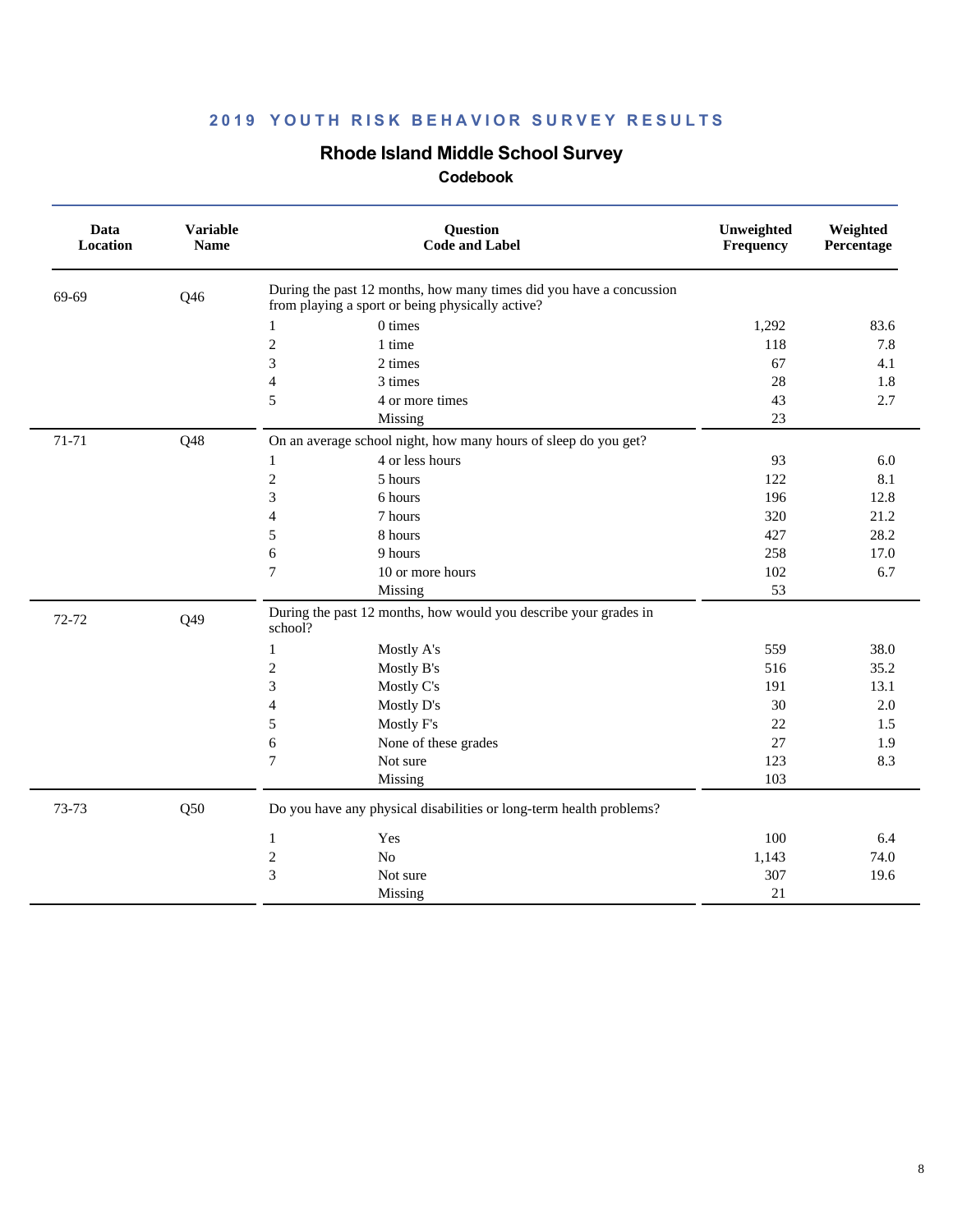## **Rhode Island Middle School Survey**

| Do you have any long-term emotional problems or learning<br>Q51<br>74-74<br>disabilities?<br>181<br>11.5<br>1<br>Yes<br>$\mathfrak{2}$<br>No<br>1,099<br>70.8<br>3<br>282<br>17.6<br>Not sure<br>9<br>Missing<br>A person's appearance, style, dress, or the way they walk or talk may<br>75-75<br>Q52<br>affect how people describe them. How do you think other people at<br>school would describe you?<br>Very feminine<br>151<br>10.3<br>1<br>$\overline{c}$<br>289<br>Mostly feminine<br>19.9<br>3<br>Somewhat feminine<br>12.1<br>175<br>$\overline{4}$<br>294<br>20.8<br>Equally feminine and masculine<br>5<br>Somewhat masculine<br>11.2<br>158<br>6<br>181<br>13.1<br>Mostly masculine<br>7<br>Very masculine<br>175<br>12.5<br>Missing<br>148<br>During the past 12 months, how many times were you in a physical<br>76-76<br>Q53<br>fight on school property?<br>0 times<br>1,291<br>83.4<br>1<br>$\overline{c}$<br>1 time<br>146<br>9.3<br>3<br>2 or 3 times<br>90<br>5.6<br>4<br>4 or 5 times<br>11<br>0.6<br>6 or 7 times<br>0.2<br>5<br>$\overline{4}$<br>8 or 9 times<br>6<br>0.1<br>1<br>7<br>10 or 11 times<br>$\overline{2}$<br>0.1<br>8<br>12<br>0.7<br>12 or more times<br>14<br>Missing<br>Have you ever been forced to do sexual things that you did not want to<br>77-77<br>Q54<br>do?<br>Yes<br>99<br>6.2<br>1<br>$\overline{c}$<br>N <sub>o</sub><br>93.8<br>1,464<br>Missing<br>8 | Data<br>Location | <b>Variable</b><br><b>Name</b> | Question<br><b>Code and Label</b> | Unweighted<br>Frequency | Weighted<br>Percentage |
|---------------------------------------------------------------------------------------------------------------------------------------------------------------------------------------------------------------------------------------------------------------------------------------------------------------------------------------------------------------------------------------------------------------------------------------------------------------------------------------------------------------------------------------------------------------------------------------------------------------------------------------------------------------------------------------------------------------------------------------------------------------------------------------------------------------------------------------------------------------------------------------------------------------------------------------------------------------------------------------------------------------------------------------------------------------------------------------------------------------------------------------------------------------------------------------------------------------------------------------------------------------------------------------------------------------------------------------------------------------------------------------------------------------|------------------|--------------------------------|-----------------------------------|-------------------------|------------------------|
|                                                                                                                                                                                                                                                                                                                                                                                                                                                                                                                                                                                                                                                                                                                                                                                                                                                                                                                                                                                                                                                                                                                                                                                                                                                                                                                                                                                                               |                  |                                |                                   |                         |                        |
|                                                                                                                                                                                                                                                                                                                                                                                                                                                                                                                                                                                                                                                                                                                                                                                                                                                                                                                                                                                                                                                                                                                                                                                                                                                                                                                                                                                                               |                  |                                |                                   |                         |                        |
|                                                                                                                                                                                                                                                                                                                                                                                                                                                                                                                                                                                                                                                                                                                                                                                                                                                                                                                                                                                                                                                                                                                                                                                                                                                                                                                                                                                                               |                  |                                |                                   |                         |                        |
|                                                                                                                                                                                                                                                                                                                                                                                                                                                                                                                                                                                                                                                                                                                                                                                                                                                                                                                                                                                                                                                                                                                                                                                                                                                                                                                                                                                                               |                  |                                |                                   |                         |                        |
|                                                                                                                                                                                                                                                                                                                                                                                                                                                                                                                                                                                                                                                                                                                                                                                                                                                                                                                                                                                                                                                                                                                                                                                                                                                                                                                                                                                                               |                  |                                |                                   |                         |                        |
|                                                                                                                                                                                                                                                                                                                                                                                                                                                                                                                                                                                                                                                                                                                                                                                                                                                                                                                                                                                                                                                                                                                                                                                                                                                                                                                                                                                                               |                  |                                |                                   |                         |                        |
|                                                                                                                                                                                                                                                                                                                                                                                                                                                                                                                                                                                                                                                                                                                                                                                                                                                                                                                                                                                                                                                                                                                                                                                                                                                                                                                                                                                                               |                  |                                |                                   |                         |                        |
|                                                                                                                                                                                                                                                                                                                                                                                                                                                                                                                                                                                                                                                                                                                                                                                                                                                                                                                                                                                                                                                                                                                                                                                                                                                                                                                                                                                                               |                  |                                |                                   |                         |                        |
|                                                                                                                                                                                                                                                                                                                                                                                                                                                                                                                                                                                                                                                                                                                                                                                                                                                                                                                                                                                                                                                                                                                                                                                                                                                                                                                                                                                                               |                  |                                |                                   |                         |                        |
|                                                                                                                                                                                                                                                                                                                                                                                                                                                                                                                                                                                                                                                                                                                                                                                                                                                                                                                                                                                                                                                                                                                                                                                                                                                                                                                                                                                                               |                  |                                |                                   |                         |                        |
|                                                                                                                                                                                                                                                                                                                                                                                                                                                                                                                                                                                                                                                                                                                                                                                                                                                                                                                                                                                                                                                                                                                                                                                                                                                                                                                                                                                                               |                  |                                |                                   |                         |                        |
|                                                                                                                                                                                                                                                                                                                                                                                                                                                                                                                                                                                                                                                                                                                                                                                                                                                                                                                                                                                                                                                                                                                                                                                                                                                                                                                                                                                                               |                  |                                |                                   |                         |                        |
|                                                                                                                                                                                                                                                                                                                                                                                                                                                                                                                                                                                                                                                                                                                                                                                                                                                                                                                                                                                                                                                                                                                                                                                                                                                                                                                                                                                                               |                  |                                |                                   |                         |                        |
|                                                                                                                                                                                                                                                                                                                                                                                                                                                                                                                                                                                                                                                                                                                                                                                                                                                                                                                                                                                                                                                                                                                                                                                                                                                                                                                                                                                                               |                  |                                |                                   |                         |                        |
|                                                                                                                                                                                                                                                                                                                                                                                                                                                                                                                                                                                                                                                                                                                                                                                                                                                                                                                                                                                                                                                                                                                                                                                                                                                                                                                                                                                                               |                  |                                |                                   |                         |                        |
|                                                                                                                                                                                                                                                                                                                                                                                                                                                                                                                                                                                                                                                                                                                                                                                                                                                                                                                                                                                                                                                                                                                                                                                                                                                                                                                                                                                                               |                  |                                |                                   |                         |                        |
|                                                                                                                                                                                                                                                                                                                                                                                                                                                                                                                                                                                                                                                                                                                                                                                                                                                                                                                                                                                                                                                                                                                                                                                                                                                                                                                                                                                                               |                  |                                |                                   |                         |                        |
|                                                                                                                                                                                                                                                                                                                                                                                                                                                                                                                                                                                                                                                                                                                                                                                                                                                                                                                                                                                                                                                                                                                                                                                                                                                                                                                                                                                                               |                  |                                |                                   |                         |                        |
|                                                                                                                                                                                                                                                                                                                                                                                                                                                                                                                                                                                                                                                                                                                                                                                                                                                                                                                                                                                                                                                                                                                                                                                                                                                                                                                                                                                                               |                  |                                |                                   |                         |                        |
|                                                                                                                                                                                                                                                                                                                                                                                                                                                                                                                                                                                                                                                                                                                                                                                                                                                                                                                                                                                                                                                                                                                                                                                                                                                                                                                                                                                                               |                  |                                |                                   |                         |                        |
|                                                                                                                                                                                                                                                                                                                                                                                                                                                                                                                                                                                                                                                                                                                                                                                                                                                                                                                                                                                                                                                                                                                                                                                                                                                                                                                                                                                                               |                  |                                |                                   |                         |                        |
|                                                                                                                                                                                                                                                                                                                                                                                                                                                                                                                                                                                                                                                                                                                                                                                                                                                                                                                                                                                                                                                                                                                                                                                                                                                                                                                                                                                                               |                  |                                |                                   |                         |                        |
|                                                                                                                                                                                                                                                                                                                                                                                                                                                                                                                                                                                                                                                                                                                                                                                                                                                                                                                                                                                                                                                                                                                                                                                                                                                                                                                                                                                                               |                  |                                |                                   |                         |                        |
|                                                                                                                                                                                                                                                                                                                                                                                                                                                                                                                                                                                                                                                                                                                                                                                                                                                                                                                                                                                                                                                                                                                                                                                                                                                                                                                                                                                                               |                  |                                |                                   |                         |                        |
|                                                                                                                                                                                                                                                                                                                                                                                                                                                                                                                                                                                                                                                                                                                                                                                                                                                                                                                                                                                                                                                                                                                                                                                                                                                                                                                                                                                                               |                  |                                |                                   |                         |                        |
|                                                                                                                                                                                                                                                                                                                                                                                                                                                                                                                                                                                                                                                                                                                                                                                                                                                                                                                                                                                                                                                                                                                                                                                                                                                                                                                                                                                                               |                  |                                |                                   |                         |                        |
|                                                                                                                                                                                                                                                                                                                                                                                                                                                                                                                                                                                                                                                                                                                                                                                                                                                                                                                                                                                                                                                                                                                                                                                                                                                                                                                                                                                                               |                  |                                |                                   |                         |                        |
|                                                                                                                                                                                                                                                                                                                                                                                                                                                                                                                                                                                                                                                                                                                                                                                                                                                                                                                                                                                                                                                                                                                                                                                                                                                                                                                                                                                                               |                  |                                |                                   |                         |                        |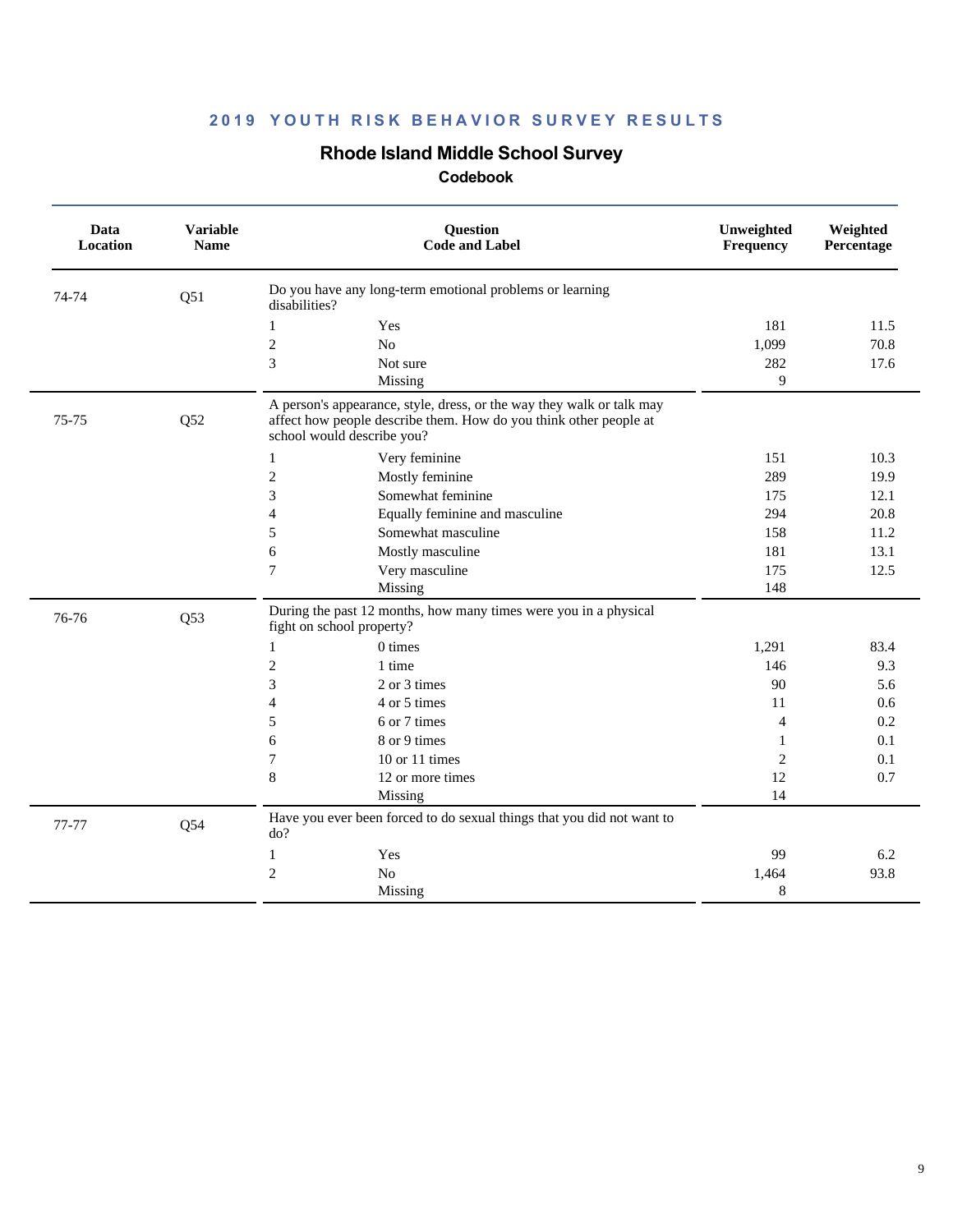#### **Rhode Island Middle School Survey**

| Data<br>Location | <b>Variable</b><br><b>Name</b> |                          | <b>Ouestion</b><br><b>Code and Label</b>                                                                                                                                                                                                                                                                                                            | Unweighted<br>Frequency | Weighted<br>Percentage |
|------------------|--------------------------------|--------------------------|-----------------------------------------------------------------------------------------------------------------------------------------------------------------------------------------------------------------------------------------------------------------------------------------------------------------------------------------------------|-------------------------|------------------------|
| 78-78            | Q55                            | usual activities?        | During the past 12 months, did you ever feel so sad or hopeless almost<br>every day for two weeks or more in a row that you stopped doing some                                                                                                                                                                                                      |                         |                        |
|                  |                                | $\mathbf{1}$             | Yes                                                                                                                                                                                                                                                                                                                                                 | 410                     | 25.8                   |
|                  |                                | $\mathbf{2}$             | N <sub>0</sub>                                                                                                                                                                                                                                                                                                                                      | 1,150                   | 74.2                   |
|                  |                                |                          | Missing                                                                                                                                                                                                                                                                                                                                             | 11                      |                        |
| 79-79            | Q56                            |                          | Does anyone who lives with you smoke cigarettes?                                                                                                                                                                                                                                                                                                    |                         |                        |
|                  |                                | $\mathbf{1}$             | Yes                                                                                                                                                                                                                                                                                                                                                 | 434                     | 27.7                   |
|                  |                                | $\overline{c}$           | N <sub>0</sub>                                                                                                                                                                                                                                                                                                                                      | 1,123                   | 72.3                   |
|                  |                                |                          | Missing                                                                                                                                                                                                                                                                                                                                             | 14                      |                        |
| 80-80            | Q57                            | one or two puffs?        | How old were you when you first smoked a cigar, cigarillo or little<br>cigar or used a hookah or an electronic vapor product, even if only for                                                                                                                                                                                                      |                         |                        |
|                  |                                | $\mathbf{1}$             | I have never smoked a cigar, cigarillo or little cigar<br>or used a hookah or an electronic vapor product                                                                                                                                                                                                                                           | 1,388                   | 89.5                   |
|                  |                                | $\sqrt{2}$               | 8 years old or younger                                                                                                                                                                                                                                                                                                                              | 17                      | 1.1                    |
|                  |                                | 3                        | 9 years old                                                                                                                                                                                                                                                                                                                                         | 11                      | 0.7                    |
|                  |                                | $\overline{4}$           | 10 years old                                                                                                                                                                                                                                                                                                                                        | 13                      | 0.8                    |
|                  |                                | 5                        | 11 years old                                                                                                                                                                                                                                                                                                                                        | 13                      | 0.8                    |
|                  |                                | 6                        | 12 years old                                                                                                                                                                                                                                                                                                                                        | 45                      | 2.9                    |
|                  |                                | $\overline{7}$           | 13 years old or older                                                                                                                                                                                                                                                                                                                               | 67                      | 4.4                    |
|                  |                                |                          | Missing                                                                                                                                                                                                                                                                                                                                             | 17                      |                        |
| 81-81            | Q58                            |                          | During the past 7 days, how many times did you drink a can, bottle, or<br>glass of a sugar-sweetened beverage such as soda (Coke, Pepsi, or<br>Sprite), sports drinks (for example, Gatorade or PowerAde), energy<br>drinks (for example, Red Bull or Jolt), lemonade, sweetened tea or<br>coffee drinks, flavored milk, Snapple, or Sunny Delight? |                         |                        |
|                  |                                | $\mathbf{1}$             | I did not drink these sugar-sweetened beverages<br>during the past 7 days                                                                                                                                                                                                                                                                           | 297                     | 19.1                   |
|                  |                                | 2                        | 1 to 3 times during the past 7 days                                                                                                                                                                                                                                                                                                                 | 756                     | 49.2                   |
|                  |                                | 3                        | 4 to 6 times during the past 7 days                                                                                                                                                                                                                                                                                                                 | 196                     | 12.7                   |
|                  |                                | $\overline{\mathcal{L}}$ | 1 time per day                                                                                                                                                                                                                                                                                                                                      | 102                     | 6.5                    |
|                  |                                | 5                        | 2 times per day                                                                                                                                                                                                                                                                                                                                     | 89                      | 5.6                    |
|                  |                                | 6                        | 3 times per day                                                                                                                                                                                                                                                                                                                                     | 49                      | 3.1                    |
|                  |                                | $\overline{7}$           | 4 or more times per day                                                                                                                                                                                                                                                                                                                             | 60                      | 3.8                    |
|                  |                                |                          | Missing                                                                                                                                                                                                                                                                                                                                             | 22                      |                        |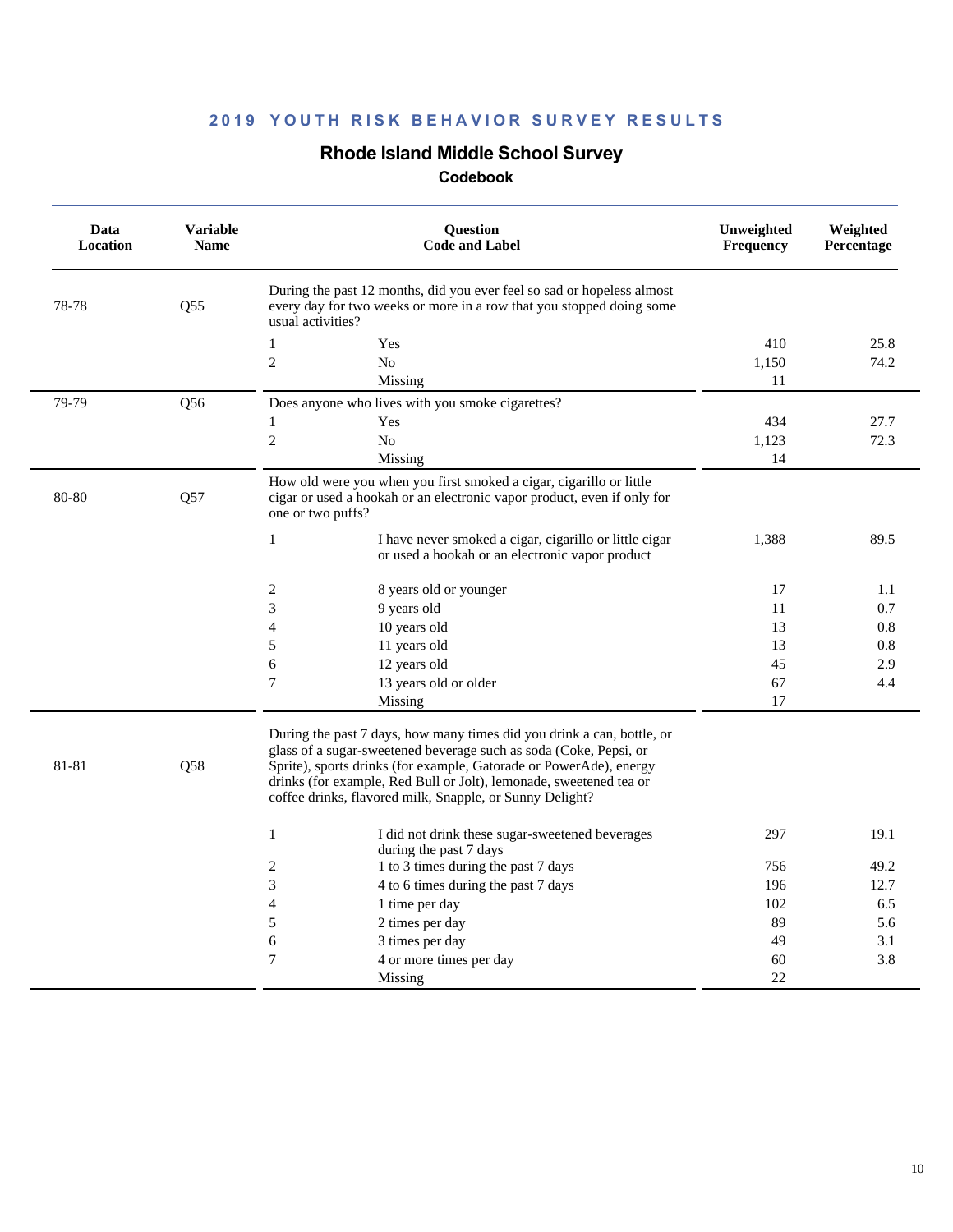## **Rhode Island Middle School Survey**

| Data<br>Location | <b>Variable</b><br><b>Name</b> | <b>Question</b><br><b>Code and Label</b>                                                                | Unweighted<br>Frequency | Weighted<br>Percentage |
|------------------|--------------------------------|---------------------------------------------------------------------------------------------------------|-------------------------|------------------------|
| 82-82            | Q59                            | During the past 7 days, how many times did you drink a bottle or glass<br>of plain water?               |                         |                        |
|                  |                                | I did not drink water during the past 7 days<br>$\mathbf{1}$                                            | 59                      | 3.7                    |
|                  |                                | $\mathbf{2}$<br>1 to 3 times during the past 7 days                                                     | 183                     | 11.5                   |
|                  |                                | 3<br>4 to 6 times during the past 7 days                                                                | 195                     | 12.4                   |
|                  |                                | $\overline{4}$<br>1 time per day                                                                        | 106                     | 7.0                    |
|                  |                                | 5<br>2 times per day                                                                                    | 218                     | 14.2                   |
|                  |                                | 6<br>3 times per day                                                                                    | 260                     | 16.8                   |
|                  |                                | 7<br>4 or more times per day                                                                            | 532                     | 34.4                   |
|                  |                                | Missing                                                                                                 | 18                      |                        |
| 83-83            | Q60                            | What type of water do you drink most often?                                                             |                         |                        |
|                  |                                | I do not drink water<br>$\mathbf{1}$                                                                    | 37                      | 2.3                    |
|                  |                                | $\mathbf{2}$<br><b>Bottled</b> water                                                                    | 833                     | 53.4                   |
|                  |                                | 3<br>Carbonated water (seltzer, sparkling water, or club<br>water) in either a bottle or can            | 100                     | 6.5                    |
|                  |                                | $\overline{4}$<br>Tap water or water directly from the faucet or<br>bubbler                             | 403                     | 27.0                   |
|                  |                                | 5<br>Some other type of water<br>Missing                                                                | 166<br>32               | 10.7                   |
| 84-84            | Q61                            | During the past 30 days, how often did you go hungry because there<br>was not enough food in your home? |                         |                        |
|                  |                                | $\mathbf{1}$<br>Never                                                                                   | 1,017                   | 67.1                   |
|                  |                                | $\mathfrak{2}$<br>Rarely                                                                                | 302                     | 19.3                   |
|                  |                                | 3<br>Sometimes                                                                                          | 162                     | 10.3                   |
|                  |                                | $\overline{4}$<br>Most of the time                                                                      | 37                      | 2.4                    |
|                  |                                | 5<br>Always                                                                                             | 16                      | 1.0                    |
|                  |                                | Missing                                                                                                 | 37                      |                        |
| 85-85            | Q62                            | When was the last time you saw a dentist for a check-up, exam, teeth<br>cleaning, or other dental work? |                         |                        |
|                  |                                | $\mathbf{1}$<br>During the past 12 months                                                               | 1,173                   | 76.9                   |
|                  |                                | $\mathfrak{2}$<br>Between 12 and 24 months ago                                                          | 102                     | 6.5                    |
|                  |                                | 3<br>More than 24 months ago                                                                            | 26                      | 1.6                    |
|                  |                                | 4<br>Never                                                                                              | 14                      | 0.8                    |
|                  |                                | 5<br>Not sure                                                                                           | 222                     | 14.1                   |
|                  |                                | Missing                                                                                                 | 34                      |                        |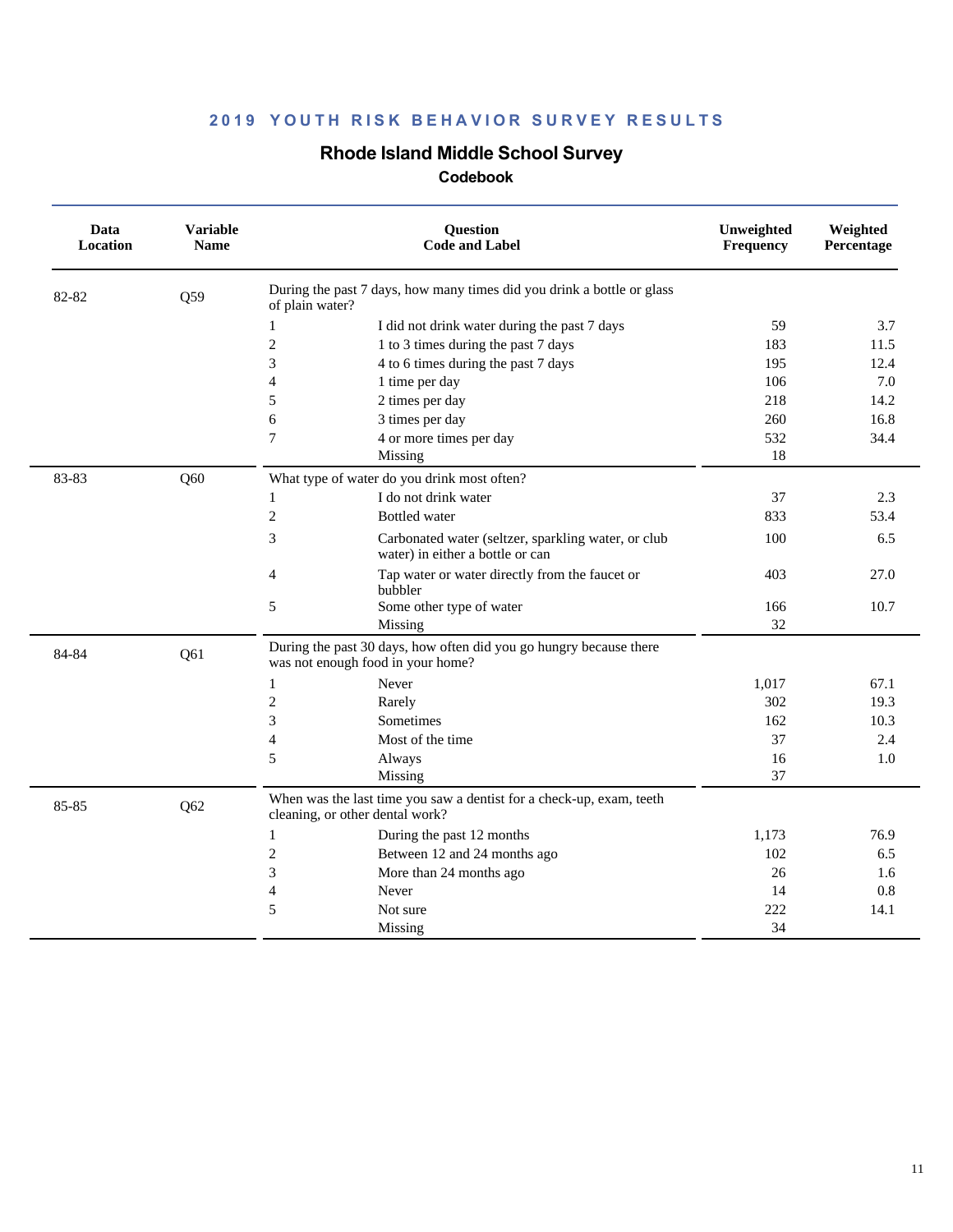## **Rhode Island Middle School Survey**

| Data<br>Location | <b>Variable</b><br><b>Name</b> | Question<br><b>Code and Label</b>                                                                                                           | Unweighted<br>Frequency | Weighted<br>Percentage |
|------------------|--------------------------------|---------------------------------------------------------------------------------------------------------------------------------------------|-------------------------|------------------------|
| 86-86            | Q63                            | During the past 12 months, how many times have your teeth or mouth<br>been painful or sore?                                                 |                         |                        |
|                  |                                | $0 \times$<br>1                                                                                                                             | 747                     | 48.6                   |
|                  |                                | $\overline{c}$<br>1 time                                                                                                                    | 361                     | 23.5                   |
|                  |                                | $\overline{3}$<br>2 or 3 times                                                                                                              | 291                     | 19.0                   |
|                  |                                | $\overline{4}$<br>4 or 5 times                                                                                                              | 57                      | 3.7                    |
|                  |                                | 5<br>6 or more times                                                                                                                        | 78                      | 5.2                    |
|                  |                                | Missing                                                                                                                                     | 37                      |                        |
| 87-87            | Q64                            | During the past 12 months, how often were you self-conscious or<br>embarrassed because of your teeth or mouth?                              |                         |                        |
|                  |                                | Never<br>$\mathbf{1}$                                                                                                                       | 854                     | 55.3                   |
|                  |                                | $\overline{2}$<br>Rarely                                                                                                                    | 384                     | 25.1                   |
|                  |                                | 3<br>Sometimes                                                                                                                              | 196                     | 12.7                   |
|                  |                                | $\overline{4}$<br>Most of the time                                                                                                          | 56                      | 3.6                    |
|                  |                                | 5<br>Always                                                                                                                                 | 53                      | 3.3                    |
|                  |                                | Missing                                                                                                                                     | 28                      |                        |
| 88-88            | Q65                            | Have you ever been taught about AIDS or HIV infection in school?                                                                            |                         |                        |
|                  |                                | Yes<br>$\mathbf{1}$                                                                                                                         | 570                     | 38.3                   |
|                  |                                | $\overline{c}$<br>No                                                                                                                        | 650                     | 41.6                   |
|                  |                                | $\overline{3}$<br>Not sure                                                                                                                  | 312                     | 20.0                   |
|                  |                                | Missing                                                                                                                                     | 39                      |                        |
| 89-89            | Q66                            | Do you agree or disagree that you feel like you belong at your school?                                                                      |                         |                        |
|                  |                                | $\mathbf{1}$<br>Strongly agree                                                                                                              | 362                     | 23.8                   |
|                  |                                | $\mathbf{2}$<br>Agree                                                                                                                       | 602                     | 39.1                   |
|                  |                                | 3<br>Not sure                                                                                                                               | 371                     | 24.0                   |
|                  |                                | $\overline{4}$<br>Disagree                                                                                                                  | 109                     | 7.0                    |
|                  |                                | 5<br>Strongly disagree                                                                                                                      | 93                      | 6.0                    |
|                  |                                | Missing                                                                                                                                     | 34                      |                        |
| 90-90            | Q67                            | Besides your parents, how many adults would you feel comfortable<br>seeking help from if you had an important question affecting your life? |                         |                        |
|                  |                                | $\mathbf{1}$<br>0 adults                                                                                                                    | 307                     | 19.5                   |
|                  |                                | $\overline{c}$<br>1 adult                                                                                                                   | 248                     | 15.9                   |
|                  |                                | 3<br>2 adults                                                                                                                               | 302                     | 19.9                   |
|                  |                                | 4<br>3 adults                                                                                                                               | 202                     | 13.2                   |
|                  |                                | 5<br>4 adults                                                                                                                               | 110                     | 7.3                    |
|                  |                                | 6<br>5 or more adults                                                                                                                       | 364                     | 24.2                   |
|                  |                                | Missing                                                                                                                                     | 38                      |                        |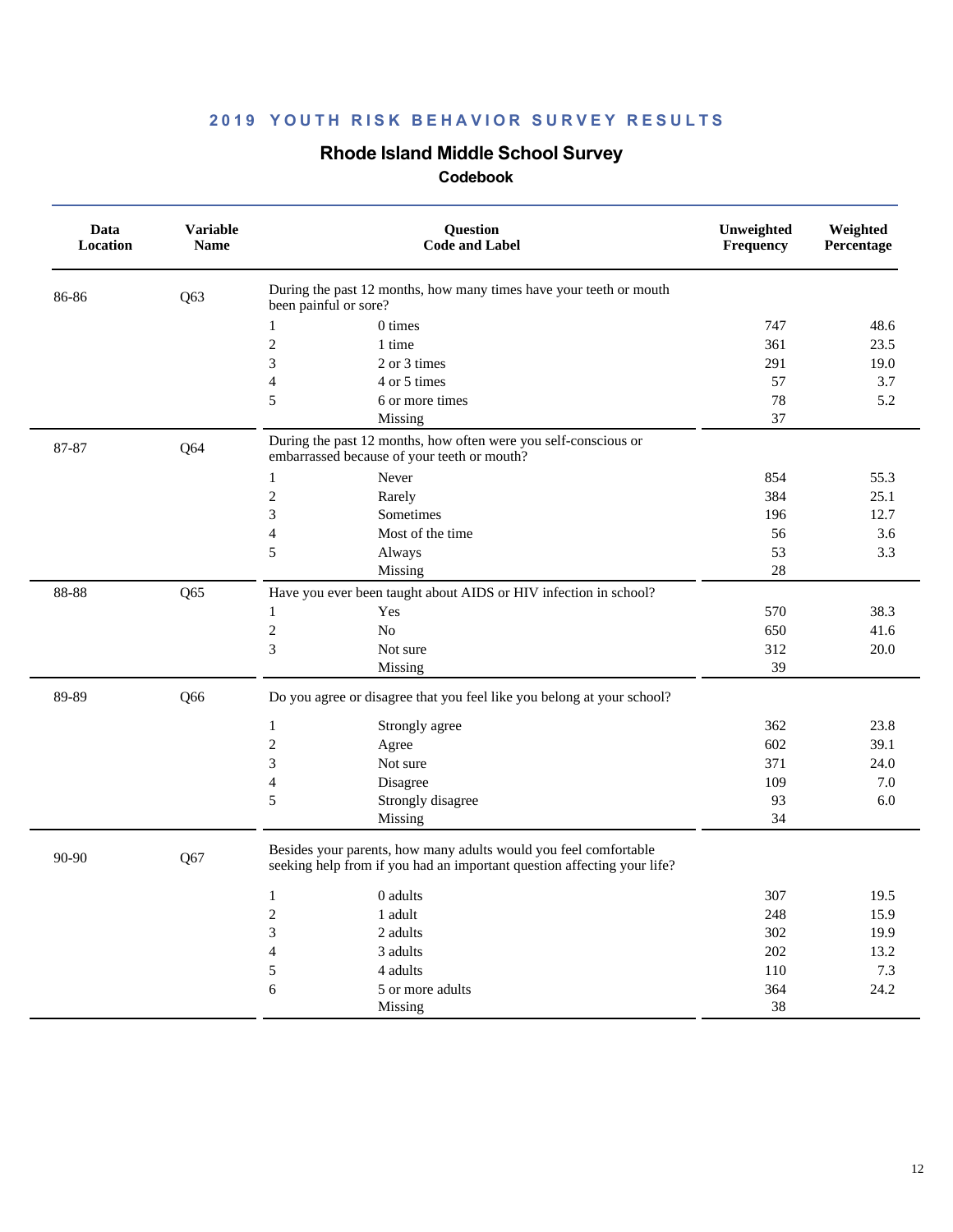# **Rhode Island Middle School Survey**

| Data<br>Location | <b>Variable</b><br><b>Name</b> | Question<br><b>Code and Label</b>                                                                                                                      | Unweighted<br>Frequency | Weighted<br>Percentage |
|------------------|--------------------------------|--------------------------------------------------------------------------------------------------------------------------------------------------------|-------------------------|------------------------|
| 187-187          | QN8                            | Percentage of students who rarely or never wore a seat belt (when<br>riding in a car)                                                                  |                         |                        |
|                  |                                | Yes<br>$\mathbf{1}$                                                                                                                                    | 86                      | 5.3                    |
|                  |                                | $\sqrt{2}$<br>No                                                                                                                                       | 1,471                   | 94.7                   |
|                  |                                | Missing                                                                                                                                                | 14                      |                        |
| 188-188          | QN9                            | Percentage of students who ever rode with a driver who had been<br>drinking alcohol (in a car)                                                         |                         |                        |
|                  |                                | $\mathbf{1}$<br>Yes                                                                                                                                    | 272                     | 17.4                   |
|                  |                                | $\overline{c}$<br>No                                                                                                                                   | 1,284                   | 82.6                   |
|                  |                                | Missing                                                                                                                                                | 15                      |                        |
| 189-189          | <b>QN10</b>                    | Percentage of students who ever carried a weapon (such as a gun,<br>knife, or club)                                                                    |                         |                        |
|                  |                                | $\mathbf{1}$<br>Yes                                                                                                                                    | 292                     | 18.9                   |
|                  |                                | $\mathfrak{2}$<br>$\rm No$                                                                                                                             | 1,271                   | 81.1                   |
|                  |                                | Missing                                                                                                                                                | 8                       |                        |
| 191-191          | QN12                           | Percentage of students who were ever bullied on school property                                                                                        |                         |                        |
|                  |                                | Yes<br>1                                                                                                                                               | 497                     | 31.9                   |
|                  |                                | $\overline{2}$<br>No                                                                                                                                   | 1,066                   | 68.1                   |
|                  |                                | Missing                                                                                                                                                | 8                       |                        |
| 192-192          | QN13                           | Percentage of students who were ever electronically bullied (counting<br>being bullied through texting, Instagram, Facebook, or other social<br>media) |                         |                        |
|                  |                                | $\mathbf{1}$<br>Yes                                                                                                                                    | 316                     | 20.4                   |
|                  |                                | $\overline{c}$<br>No                                                                                                                                   | 1,243                   | 79.6                   |
|                  |                                | Missing                                                                                                                                                | 12                      |                        |
| 193-193          | QN14                           | Percentage of students who ever seriously thought about killing<br>themselves                                                                          |                         |                        |
|                  |                                | $\mathbf{1}$<br>Yes                                                                                                                                    | 268                     | 16.9                   |
|                  |                                | $\mathfrak{2}$<br>N <sub>o</sub>                                                                                                                       | 1,285                   | 83.1                   |
|                  |                                | Missing                                                                                                                                                | 18                      |                        |
| 194-194          | QN15                           | Percentage of students who ever made a plan about how they would<br>kill themselves                                                                    |                         |                        |
|                  |                                | $\mathbf{1}$<br>Yes                                                                                                                                    | 179                     | 11.3                   |
|                  |                                | $\overline{c}$<br>No                                                                                                                                   | 1,373                   | 88.7                   |
|                  |                                | Missing                                                                                                                                                | 19                      |                        |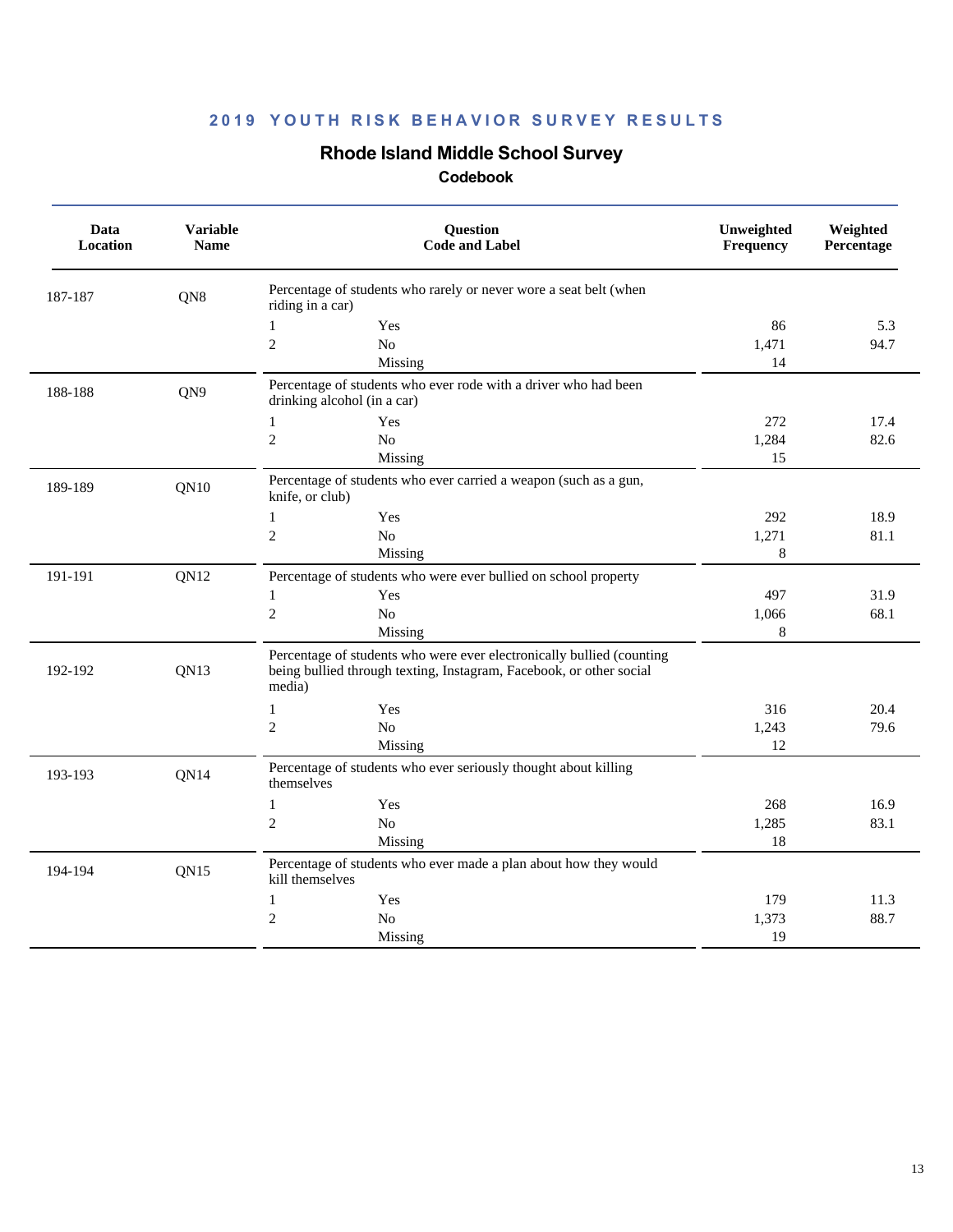## **Rhode Island Middle School Survey**

| Data<br>Location | <b>Variable</b><br><b>Name</b> | <b>Question</b><br><b>Code and Label</b>                                                                                          | Unweighted<br>Frequency | Weighted<br>Percentage |
|------------------|--------------------------------|-----------------------------------------------------------------------------------------------------------------------------------|-------------------------|------------------------|
| 195-195          | QN16                           | Percentage of students who ever tried to kill themselves                                                                          |                         |                        |
|                  |                                | 1<br>Yes                                                                                                                          | 99                      | 6.1                    |
|                  |                                | $\overline{c}$<br>No                                                                                                              | 1.456                   | 93.9                   |
|                  |                                | Missing                                                                                                                           | 16                      |                        |
| 196-196          | <b>QN17</b>                    | Percentage of students who ever tried cigarette smoking (even one or<br>two puffs)                                                |                         |                        |
|                  |                                | Yes<br>1                                                                                                                          | 81                      | 5.3                    |
|                  |                                | $\overline{2}$<br>N <sub>o</sub>                                                                                                  | 1,427                   | 94.7                   |
|                  |                                | Missing                                                                                                                           | 63                      |                        |
| 197-197          | QN18                           | Percentage of students who tried cigarette smoking for the first time<br>before age 11 years (even one or two puffs)              |                         |                        |
|                  |                                | Yes<br>1                                                                                                                          | 40                      | 2.6                    |
|                  |                                | $\sqrt{2}$<br>N <sub>o</sub>                                                                                                      | 1,449                   | 97.4                   |
|                  |                                | Missing                                                                                                                           | 82                      |                        |
| 198-198          | QN19                           | Percentage of students who currently smoked cigarettes (on at least 1<br>day during the 30 days before the survey)                |                         |                        |
|                  |                                | Yes<br>1                                                                                                                          | 26                      | 1.6                    |
|                  |                                | $\mathfrak{2}$<br>N <sub>0</sub>                                                                                                  | 1,522                   | 98.4                   |
|                  |                                | Missing                                                                                                                           | 23                      |                        |
| 200-200          | QN21                           | Percentage of students who ever used an electronic vapor product                                                                  |                         |                        |
|                  |                                | Yes<br>1                                                                                                                          | 252                     | 16.4                   |
|                  |                                | $\mathfrak{2}$<br>No                                                                                                              | 1,268                   | 83.6                   |
|                  |                                | Missing                                                                                                                           | 51                      |                        |
| 201-201          | QN22                           | Percentage of students who currently used an electronic vapor product<br>(on at least 1 day during the 30 days before the survey) |                         |                        |
|                  |                                | Yes<br>1                                                                                                                          | 98                      | 6.5                    |
|                  |                                | $\overline{2}$<br>No                                                                                                              | 1.391                   | 93.5                   |
|                  |                                | Missing                                                                                                                           | 82                      |                        |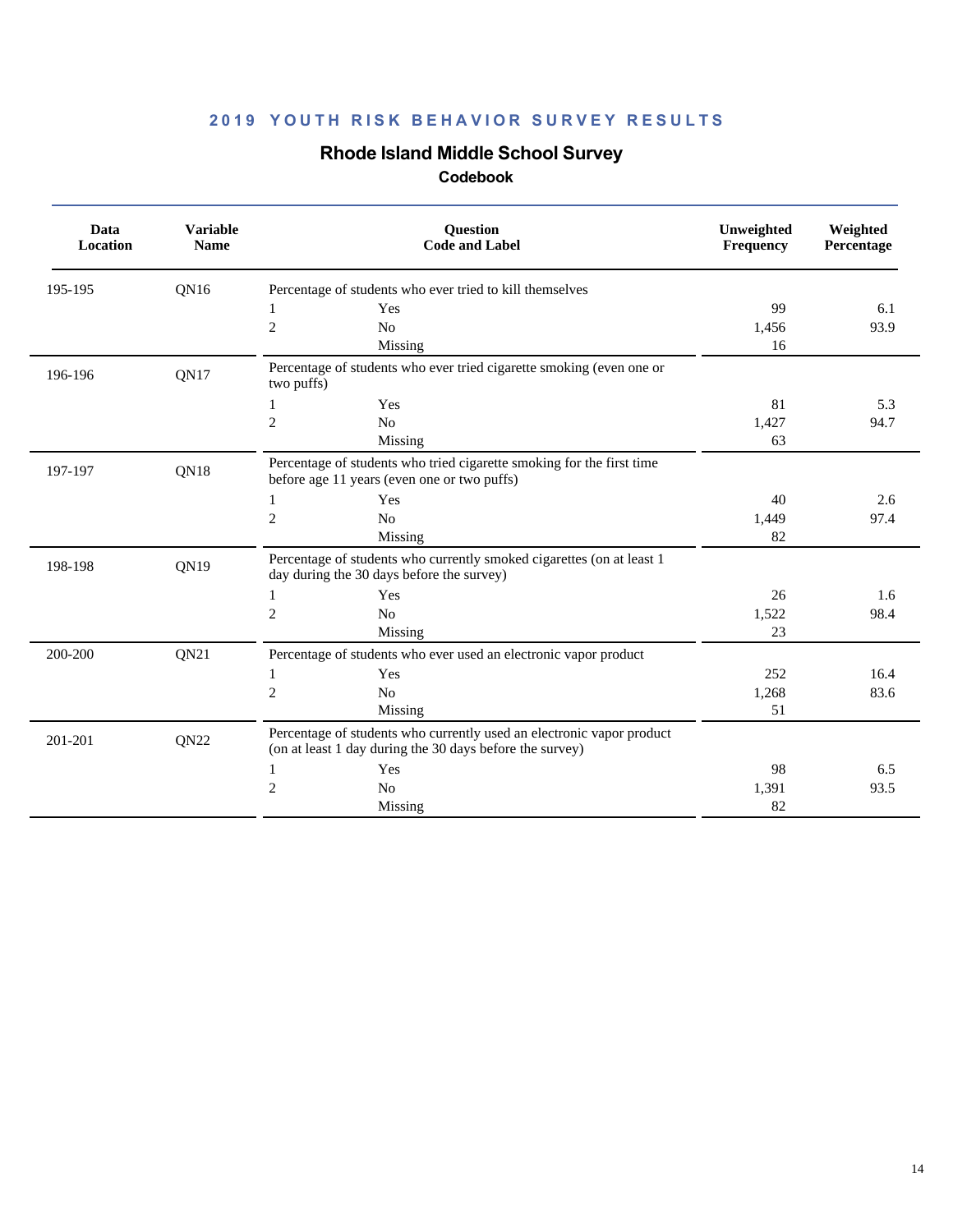## **Rhode Island Middle School Survey**

| Data<br>Location | <b>Variable</b><br><b>Name</b> | Question<br><b>Code and Label</b>                                                                                                                                                                                                                                                                          | Unweighted<br>Frequency | Weighted<br>Percentage |
|------------------|--------------------------------|------------------------------------------------------------------------------------------------------------------------------------------------------------------------------------------------------------------------------------------------------------------------------------------------------------|-------------------------|------------------------|
| 202-202          | QN23                           | Percentage of students who usually got their own electronic vapor<br>products by buying them in a store (such as a convenience store,<br>supermarket, discount store, gas station, or vape store, during the 30<br>days before the survey, among students who currently used electronic<br>vapor products) |                         |                        |
|                  |                                | Yes<br>1                                                                                                                                                                                                                                                                                                   | 9                       | 9.3                    |
|                  |                                | $\overline{2}$<br>No                                                                                                                                                                                                                                                                                       | 89                      | 90.7                   |
|                  |                                | Missing                                                                                                                                                                                                                                                                                                    | 1,473                   |                        |
| 203-203          | ON24                           | Percentage of students who currently used smokeless tobacco (chewing<br>tobacco, snuff, dip, snus, or dissolvable tobacco products [such as<br>Copenhagen, Grizzly, Skoal, or Camel Snus], not counting any<br>electronic vapor products, on at least 1 day during the 30 days before<br>the survey)       |                         |                        |
|                  |                                | Yes<br>1                                                                                                                                                                                                                                                                                                   | 25                      | 1.5                    |
|                  |                                | $\mathfrak{2}$<br>No                                                                                                                                                                                                                                                                                       | 1,525                   | 98.5                   |
|                  |                                | Missing                                                                                                                                                                                                                                                                                                    | 21                      |                        |
| 204-204          | QN25                           | Percentage of students who currently smoked cigars (cigars, cigarillos,<br>or little cigars, on at least 1 day during the 30 days before the survey)                                                                                                                                                       |                         |                        |
|                  |                                | $\mathbf{1}$<br>Yes                                                                                                                                                                                                                                                                                        | 19                      | 1.2                    |
|                  |                                | $\mathfrak{2}$<br>N <sub>o</sub>                                                                                                                                                                                                                                                                           | 1,543                   | 98.8                   |
|                  |                                | Missing                                                                                                                                                                                                                                                                                                    | 9                       |                        |
| 205-205          | QN <sub>26</sub>               | Percentage of students who ever drank alcohol (other than a few sips)                                                                                                                                                                                                                                      |                         |                        |
|                  |                                | $\mathbf{1}$<br>Yes                                                                                                                                                                                                                                                                                        | 224                     | 15.5                   |
|                  |                                | $\overline{2}$<br>N <sub>o</sub>                                                                                                                                                                                                                                                                           | 1,211                   | 84.5                   |
|                  |                                | Missing                                                                                                                                                                                                                                                                                                    | 136                     |                        |
| 206-206          | QN27                           | Percentage of students who drank alcohol for the first time before age<br>11 years (other than a few sips)                                                                                                                                                                                                 |                         |                        |
|                  |                                | $\mathbf{1}$<br>Yes                                                                                                                                                                                                                                                                                        | 89                      | 6.0                    |
|                  |                                | $\mathfrak{2}$<br>N <sub>0</sub>                                                                                                                                                                                                                                                                           | 1,354                   | 94.0                   |
|                  |                                | Missing                                                                                                                                                                                                                                                                                                    | 128                     |                        |
| 207-207          | QN28                           | Percentage of students who ever used marijuana                                                                                                                                                                                                                                                             |                         |                        |
|                  |                                | $\mathbf{1}$<br>Yes                                                                                                                                                                                                                                                                                        | 113                     | 7.4                    |
|                  |                                | $\overline{c}$<br>No                                                                                                                                                                                                                                                                                       | 1,390                   | 92.6                   |
|                  |                                | Missing                                                                                                                                                                                                                                                                                                    | 68                      |                        |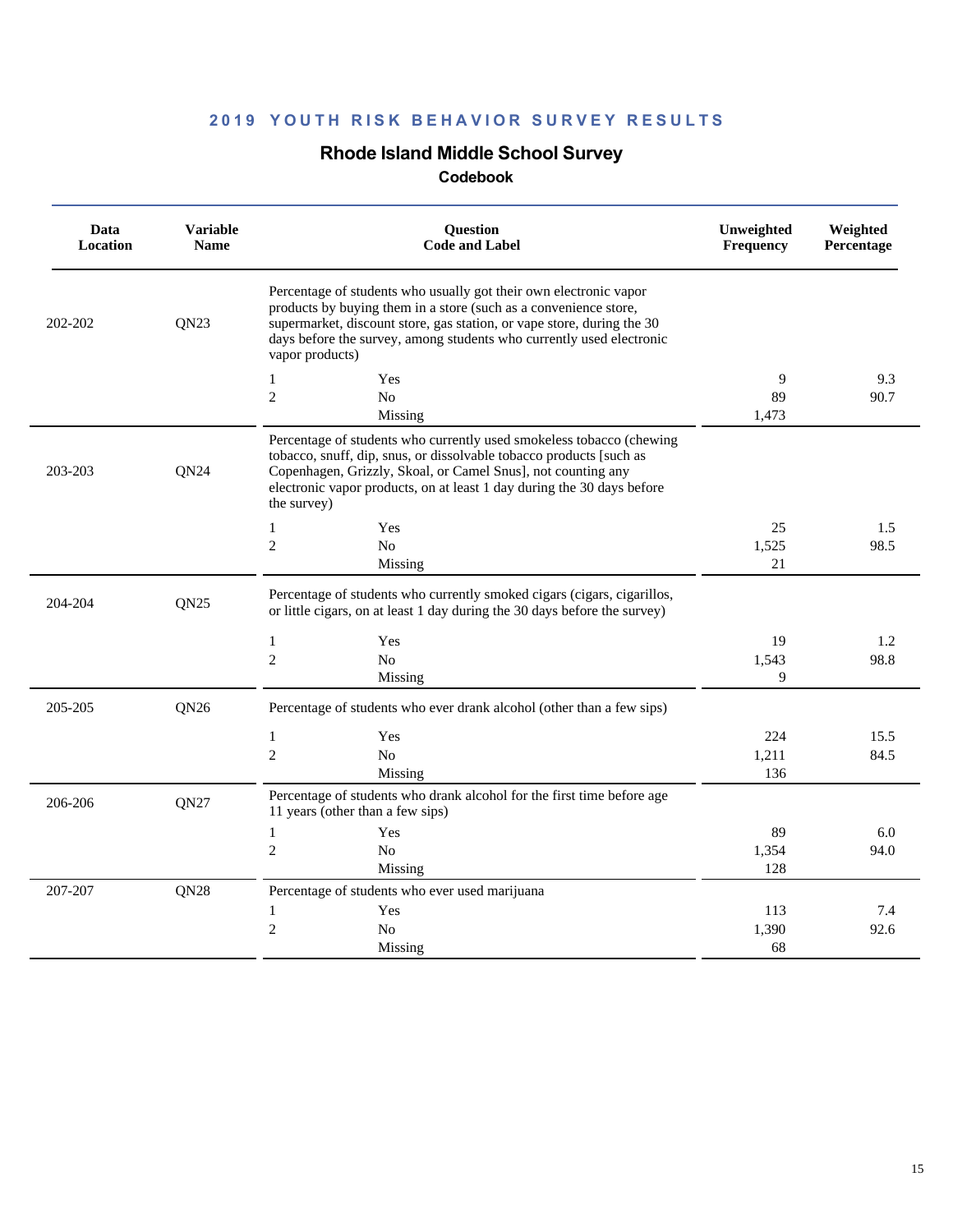## **Rhode Island Middle School Survey**

| Data<br><b>Location</b> | <b>Variable</b><br><b>Name</b> | <b>Question</b><br><b>Code and Label</b>                                                                                                                                                                                                                                                                                                                          | Unweighted<br><b>Frequency</b> | Weighted<br>Percentage |
|-------------------------|--------------------------------|-------------------------------------------------------------------------------------------------------------------------------------------------------------------------------------------------------------------------------------------------------------------------------------------------------------------------------------------------------------------|--------------------------------|------------------------|
| 208-208                 | QN29                           | Percentage of students who tried marijuana for the first time before age<br>11 years                                                                                                                                                                                                                                                                              |                                |                        |
|                         |                                | 1<br>Yes                                                                                                                                                                                                                                                                                                                                                          | 22                             | 1.4                    |
|                         |                                | $\overline{c}$<br>No                                                                                                                                                                                                                                                                                                                                              | 1,485                          | 98.6                   |
|                         |                                | Missing                                                                                                                                                                                                                                                                                                                                                           | 64                             |                        |
| 209-209                 | QN30                           | Percentage of students who ever took prescription pain medicine<br>without a doctor's prescription or differently than how a doctor told<br>them to use it (counting drugs such as codeine, Vicodin, Oxycontin,<br>hydrocodone, and Percocet)                                                                                                                     |                                |                        |
|                         |                                | Yes<br>1                                                                                                                                                                                                                                                                                                                                                          | 90                             | 5.8                    |
|                         |                                | $\mathfrak{2}$<br>N <sub>o</sub>                                                                                                                                                                                                                                                                                                                                  | 1.455                          | 94.2                   |
|                         |                                | Missing                                                                                                                                                                                                                                                                                                                                                           | 26                             |                        |
| 213-213                 | QN34                           | Percentage of students who ever had sexual intercourse                                                                                                                                                                                                                                                                                                            |                                |                        |
|                         |                                | Yes<br>1                                                                                                                                                                                                                                                                                                                                                          | 103                            | 6.7                    |
|                         |                                | $\overline{2}$<br>N <sub>o</sub>                                                                                                                                                                                                                                                                                                                                  | 1,436                          | 93.3                   |
|                         |                                | Missing                                                                                                                                                                                                                                                                                                                                                           | 32                             |                        |
| 220-220                 | QN41                           | Percentage of students who were physically active at least 60 minutes<br>per day on 5 or more days (in any kind of physical activity that<br>increased their heart rate and made them breathe hard some of the time<br>during the 7 days before the survey)                                                                                                       |                                |                        |
|                         |                                | 1<br>Yes                                                                                                                                                                                                                                                                                                                                                          | 678                            | 44.6                   |
|                         |                                | $\mathfrak{2}$<br>N <sub>o</sub>                                                                                                                                                                                                                                                                                                                                  | 863                            | 55.4                   |
|                         |                                | Missing                                                                                                                                                                                                                                                                                                                                                           | 30                             |                        |
| 222-222                 | QN43                           | Percentage of students who played video or computer games or used a<br>computer 3 or more hours per day (counting time spent on things such<br>as playing games, watching videos, texting, or using social media on<br>their smartphone, computer, Xbox, PlayStation, iPad, or other tablet,<br>for something that was not school work, on an average school day) |                                |                        |
|                         |                                | Yes<br>1                                                                                                                                                                                                                                                                                                                                                          | 674                            | 43.6                   |
|                         |                                | $\mathfrak{2}$<br>N <sub>0</sub>                                                                                                                                                                                                                                                                                                                                  | 876                            | 56.4                   |
|                         |                                | Missing                                                                                                                                                                                                                                                                                                                                                           | 21                             |                        |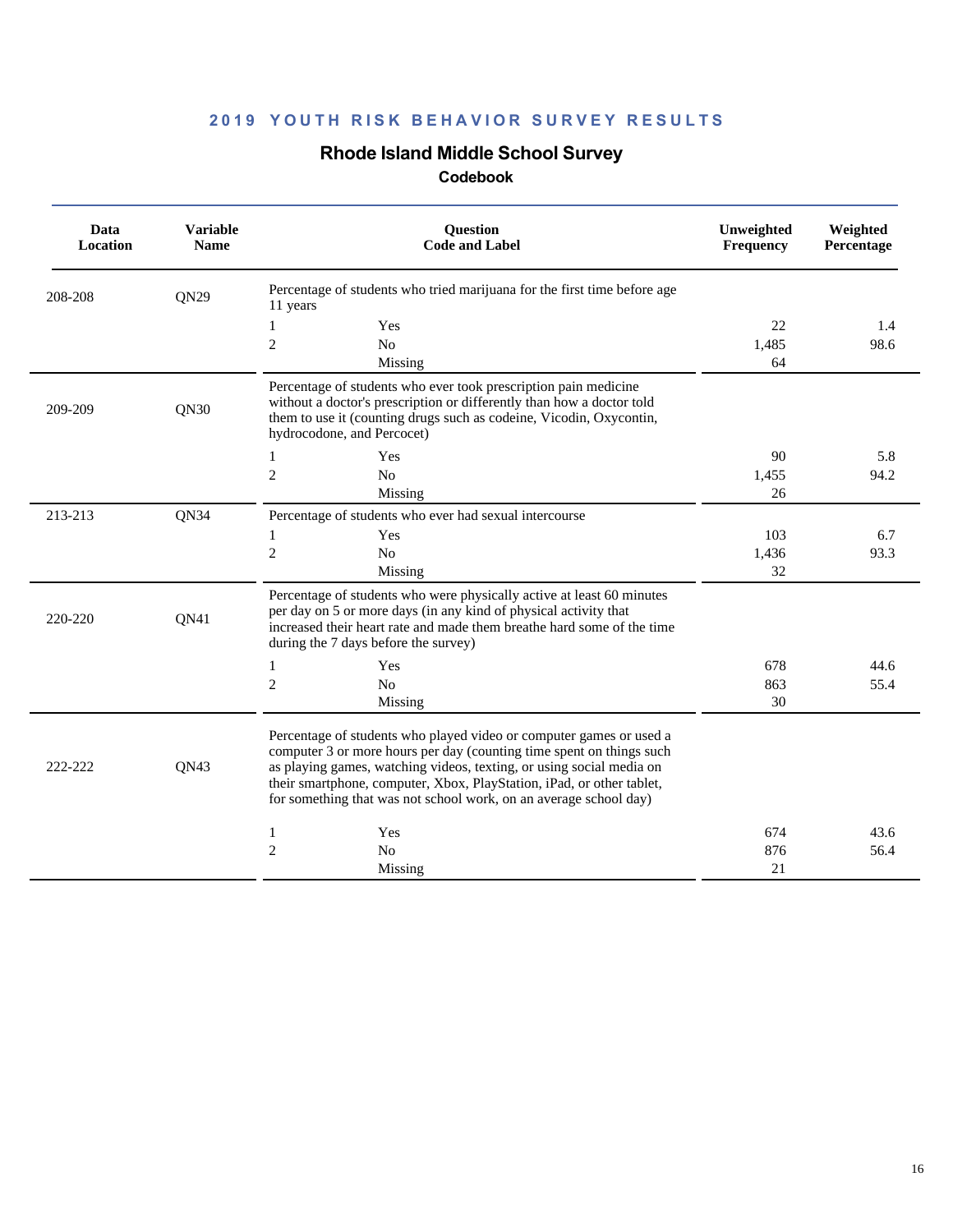#### **Rhode Island Middle School Survey**

| Data<br>Location | <b>Variable</b><br><b>Name</b> | <b>Question</b><br><b>Code and Label</b>                                                                                                                     | Unweighted<br><b>Frequency</b> | Weighted<br>Percentage |
|------------------|--------------------------------|--------------------------------------------------------------------------------------------------------------------------------------------------------------|--------------------------------|------------------------|
| 223-223          | QN44                           | Percentage of students who attended physical education (PE) classes on<br>1 or more days (in an average week when they were in school)                       |                                |                        |
|                  |                                | $\mathbf{1}$<br>Yes                                                                                                                                          | 1,320                          | 87.9                   |
|                  |                                | $\overline{2}$<br>No                                                                                                                                         | 189                            | 12.1                   |
|                  |                                | Missing                                                                                                                                                      | 62                             |                        |
| 225-225          | QN46                           | Percentage of students who had a concussion from playing a sport or<br>being physically active (one or more times during the 12 months before<br>the survey) |                                |                        |
|                  |                                | Yes<br>1                                                                                                                                                     | 256                            | 16.4                   |
|                  |                                | $\overline{2}$<br>N <sub>o</sub>                                                                                                                             | 1,292                          | 83.6                   |
|                  |                                | Missing                                                                                                                                                      | 23                             |                        |
| 227-227          | QN48                           | Percentage of students who got 8 or more hours of sleep (on an average<br>school night)                                                                      |                                |                        |
|                  |                                | Yes<br>$\mathbf{1}$                                                                                                                                          | 787                            | 51.9                   |
|                  |                                | $\mathfrak{2}$<br>N <sub>o</sub>                                                                                                                             | 731                            | 48.1                   |
|                  |                                | Missing                                                                                                                                                      | 53                             |                        |
| 228-228          | QN49                           | Percentage of students who described their grades in school as mostly<br>A's or B's (during the 12 months before the survey)                                 |                                |                        |
|                  |                                | 1<br>Yes                                                                                                                                                     | 1.075                          | 73.2                   |
|                  |                                | $\mathfrak{2}$<br>N <sub>o</sub>                                                                                                                             | 393                            | 26.8                   |
|                  |                                | Missing                                                                                                                                                      | 103                            |                        |
| 229-229          | QN50                           | Percentage of students who have physical disabilities or long-term<br>health problems (meaning 6 months or more)                                             |                                |                        |
|                  |                                | Yes<br>1                                                                                                                                                     | 100                            | 6.4                    |
|                  |                                | $\mathfrak{2}$<br>No                                                                                                                                         | 1,450                          | 93.6                   |
|                  |                                | Missing                                                                                                                                                      | 21                             |                        |
| 230-230          | <b>QN51</b>                    | Percentage of students who have long-term emotional problems or<br>learning disabilities (meaning 6 months or more)                                          |                                |                        |
|                  |                                | Yes<br>1                                                                                                                                                     | 181                            | 11.5                   |
|                  |                                | $\mathfrak{2}$<br>No                                                                                                                                         | 1,381                          | 88.5                   |
|                  |                                | Missing                                                                                                                                                      | 9                              |                        |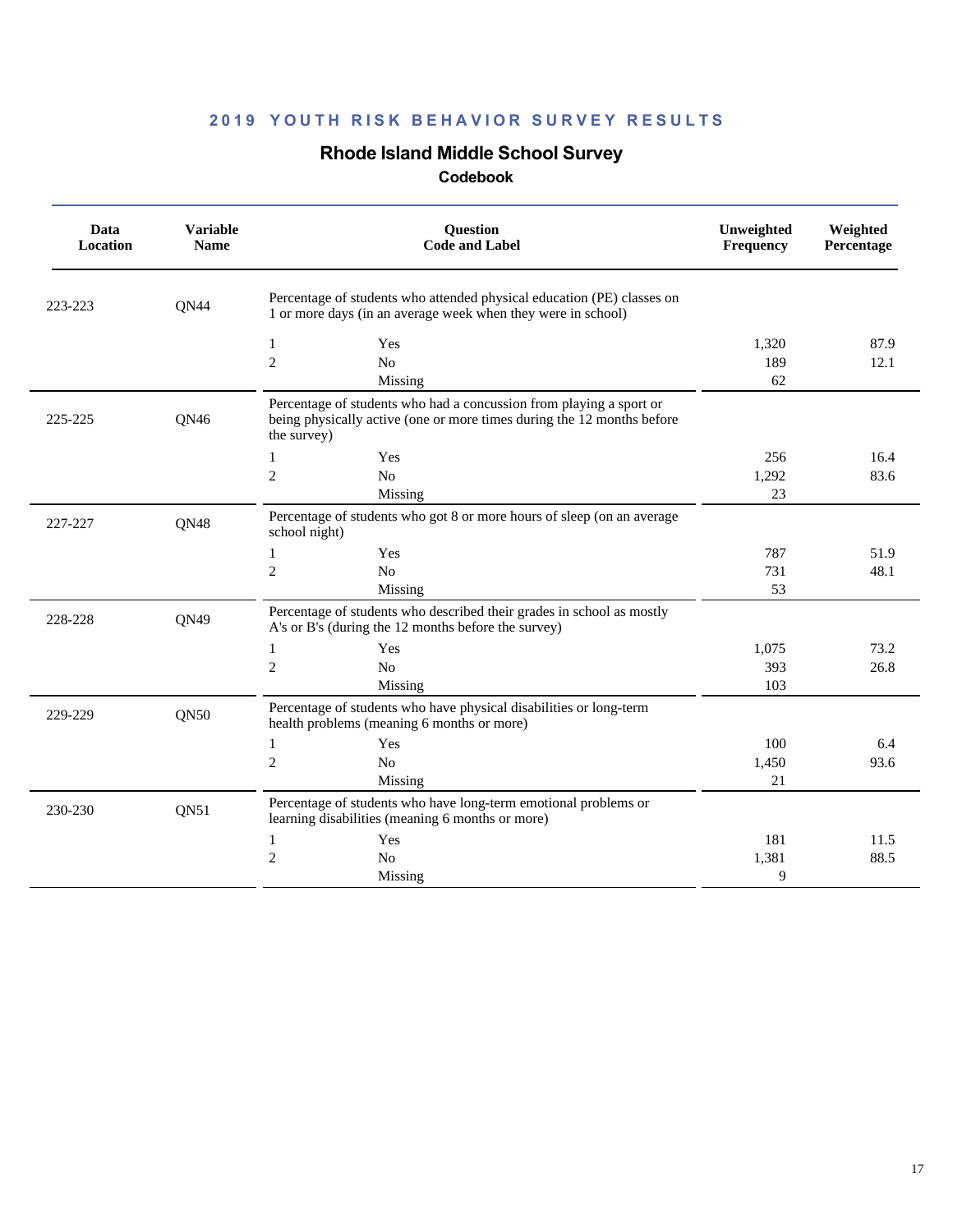# **Rhode Island Middle School Survey**

| Data<br>Location | <b>Variable</b><br><b>Name</b> | <b>Question</b><br><b>Code and Label</b>                                                                                                                                                              | Unweighted<br>Frequency | Weighted<br>Percentage |
|------------------|--------------------------------|-------------------------------------------------------------------------------------------------------------------------------------------------------------------------------------------------------|-------------------------|------------------------|
| 231-231          | <b>ON52</b>                    | Percentage of students who think other people at school would describe<br>them as equally feminine and masculine                                                                                      |                         |                        |
|                  |                                | Yes<br>$\mathbf{1}$                                                                                                                                                                                   | 294                     | 20.8                   |
|                  |                                | $\overline{c}$<br>No                                                                                                                                                                                  | 1,129                   | 79.2                   |
|                  |                                | Missing                                                                                                                                                                                               | 148                     |                        |
| 232-232          | QN <sub>53</sub>               | Percentage of students who were in a physical fight on school property<br>(one or more times during the 12 months before the survey)                                                                  |                         |                        |
|                  |                                | $\mathbf{1}$<br>Yes                                                                                                                                                                                   | 266                     | 16.6                   |
|                  |                                | $\mathfrak{2}$<br>No                                                                                                                                                                                  | 1,291                   | 83.4                   |
|                  |                                | Missing                                                                                                                                                                                               | 14                      |                        |
| 233-233          | QN54                           | Percentage of students who were ever forced to do sexual things that<br>they did not want to do (counting such things as kissing, touching, or<br>being physically forced to have sexual intercourse) |                         |                        |
|                  |                                | Yes<br>$\mathbf{1}$                                                                                                                                                                                   | 99                      | 6.2                    |
|                  |                                | $\overline{c}$<br>N <sub>0</sub>                                                                                                                                                                      | 1,464                   | 93.8                   |
|                  |                                | Missing                                                                                                                                                                                               | 8                       |                        |
| 234-234          | QN <sub>55</sub>               | Percentage of students who felt sad or hopeless (almost every day for<br>$>=$ 2 weeks in a row so that they stopped doing some usual activities,<br>ever during the 12 months before the survey)      |                         |                        |
|                  |                                | $\mathbf{1}$<br>Yes                                                                                                                                                                                   | 410                     | 25.8                   |
|                  |                                | $\mathfrak{2}$<br>N <sub>o</sub>                                                                                                                                                                      | 1,150                   | 74.2                   |
|                  |                                | Missing                                                                                                                                                                                               | 11                      |                        |
| 235-235          | QN56                           | Percentage of students who reported someone who lives with them<br>smokes cigarettes                                                                                                                  |                         |                        |
|                  |                                | $\mathbf{1}$<br>Yes                                                                                                                                                                                   | 434                     | 27.7                   |
|                  |                                | $\mathfrak{2}$<br>No                                                                                                                                                                                  | 1,123                   | 72.3                   |
|                  |                                | Missing                                                                                                                                                                                               | 14                      |                        |
| 236-236          | QN57                           | Percentage of students who first smoked a cigar, cigarillo or little cigar<br>or used a hookah or an electronic vapor product before age 11 years<br>(even if only for one or two puffs)              |                         |                        |
|                  |                                | Yes<br>1                                                                                                                                                                                              | 41                      | 2.5                    |
|                  |                                | $\overline{2}$<br>N <sub>0</sub>                                                                                                                                                                      | 1,513                   | 97.5                   |
|                  |                                | Missing                                                                                                                                                                                               | 17                      |                        |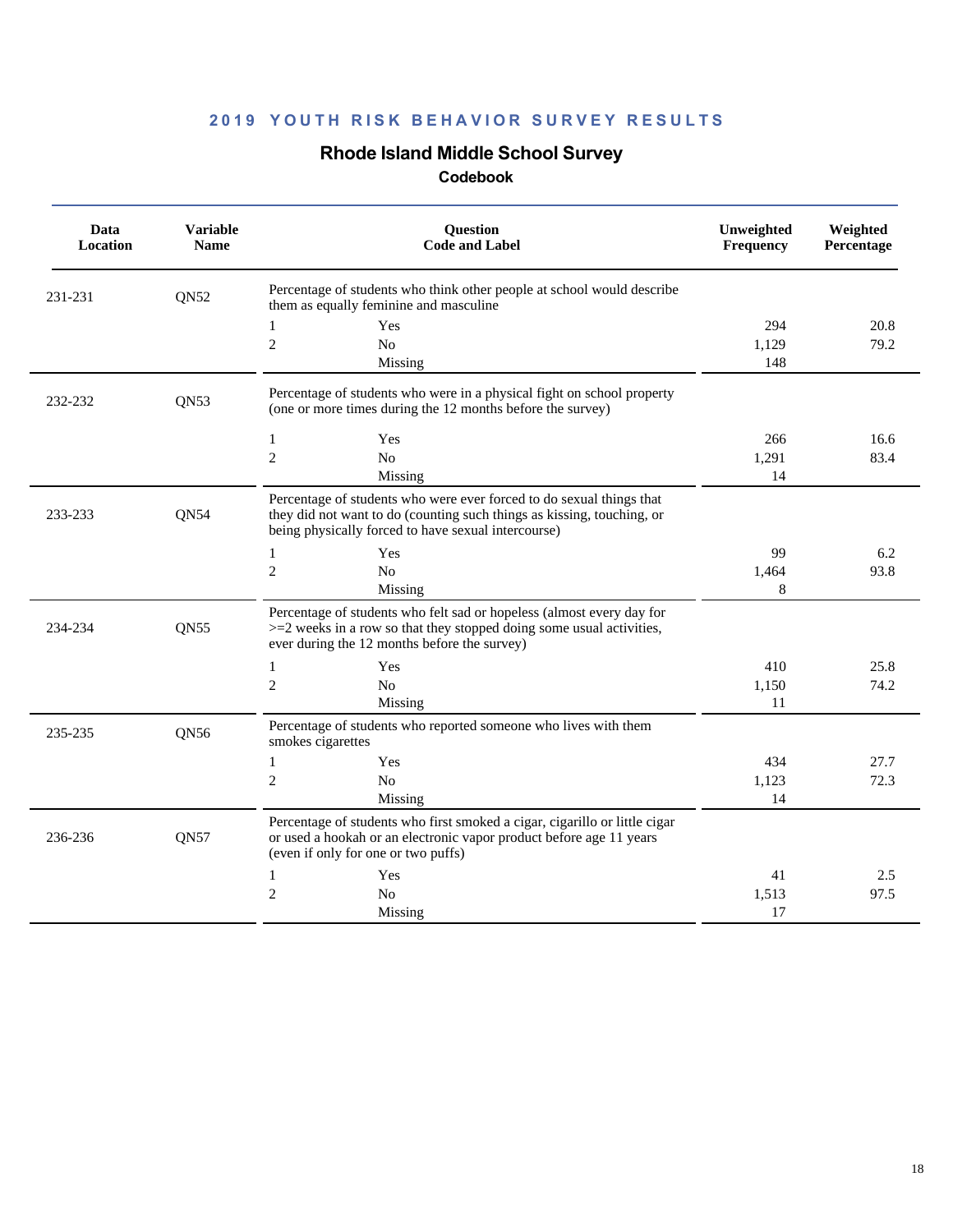## **Rhode Island Middle School Survey**

| Data<br>Location | <b>Variable</b><br><b>Name</b> | Question<br><b>Code and Label</b>                                                                                                                                                                                                                                                                                                                                                                                                 | Unweighted<br>Frequency | Weighted<br>Percentage |
|------------------|--------------------------------|-----------------------------------------------------------------------------------------------------------------------------------------------------------------------------------------------------------------------------------------------------------------------------------------------------------------------------------------------------------------------------------------------------------------------------------|-------------------------|------------------------|
| 237-237          | QN58                           | Percentage of students who drank a can, bottle, or glass of a<br>sugar-sweetened beverage (such as soda (Coke, Pepsi, or Sprite), sports<br>drinks (for example, Gatorade or PowerAde), energy drinks (for<br>example, Red Bull or Jolt), lemonade, sweetened tea or coffee drinks,<br>flavored milk, Snapple, or Sunny Delight, not counting 100% fruit<br>juice, one or more times per day during the 7 days before the survey) |                         |                        |
|                  |                                | Yes<br>1                                                                                                                                                                                                                                                                                                                                                                                                                          | 300                     | 19.0                   |
|                  |                                | $\overline{c}$<br>N <sub>o</sub>                                                                                                                                                                                                                                                                                                                                                                                                  | 1,249                   | 81.0                   |
|                  |                                | Missing                                                                                                                                                                                                                                                                                                                                                                                                                           | 22                      |                        |
| 238-238          | QN59                           | Percentage of students who did not drink a bottle or glass of plain water<br>(counting tap, bottled, and unflavored sparkling water, during the 7<br>days before the survey)                                                                                                                                                                                                                                                      |                         |                        |
|                  |                                | 1<br>Yes                                                                                                                                                                                                                                                                                                                                                                                                                          | 59                      | 3.7                    |
|                  |                                | 2<br>N <sub>o</sub>                                                                                                                                                                                                                                                                                                                                                                                                               | 1,494                   | 96.3                   |
|                  |                                | Missing                                                                                                                                                                                                                                                                                                                                                                                                                           | 18                      |                        |
| 239-239          | QN <sub>60</sub>               | Percentage of students who most often drink tap water or water directly<br>from the faucet or bubbler (among students who drink water)                                                                                                                                                                                                                                                                                            |                         |                        |
|                  |                                | $\mathbf{1}$<br>Yes                                                                                                                                                                                                                                                                                                                                                                                                               | 403                     | 27.7                   |
|                  |                                | $\mathfrak{2}$<br>N <sub>o</sub>                                                                                                                                                                                                                                                                                                                                                                                                  | 1,099                   | 72.3                   |
|                  |                                | Missing                                                                                                                                                                                                                                                                                                                                                                                                                           | 69                      |                        |
| 240-240          | QN61                           | Percentage of students who most of the time or always went hungry<br>because there was not enough food in their home (during the 30 days<br>before the survey)                                                                                                                                                                                                                                                                    |                         |                        |
|                  |                                | $\mathbf{1}$<br>Yes                                                                                                                                                                                                                                                                                                                                                                                                               | 53                      | 3.4                    |
|                  |                                | 2<br>No                                                                                                                                                                                                                                                                                                                                                                                                                           | 1,481                   | 96.6                   |
|                  |                                | Missing                                                                                                                                                                                                                                                                                                                                                                                                                           | 37                      |                        |
| 241-241          | QN62                           | Percentage of students who saw a dentist (for a check-up, exam, teeth<br>cleaning, or other dental work, during the 12 months before the survey)                                                                                                                                                                                                                                                                                  |                         |                        |
|                  |                                | 1<br>Yes                                                                                                                                                                                                                                                                                                                                                                                                                          | 1,173                   | 76.9                   |
|                  |                                | $\mathfrak{2}$<br>N <sub>0</sub>                                                                                                                                                                                                                                                                                                                                                                                                  | 364                     | 23.1                   |
|                  |                                | Missing                                                                                                                                                                                                                                                                                                                                                                                                                           | 34                      |                        |
| 242-242          | QN63                           | Percentage of students who reported their teeth or mouth have been<br>painful or sore (one or more times during the 12 months before the<br>survey)                                                                                                                                                                                                                                                                               |                         |                        |
|                  |                                | Yes<br>1                                                                                                                                                                                                                                                                                                                                                                                                                          | 787                     | 51.4                   |
|                  |                                | $\mathbf{2}$<br>No                                                                                                                                                                                                                                                                                                                                                                                                                | 747                     | 48.6                   |
|                  |                                | Missing                                                                                                                                                                                                                                                                                                                                                                                                                           | $37\,$                  |                        |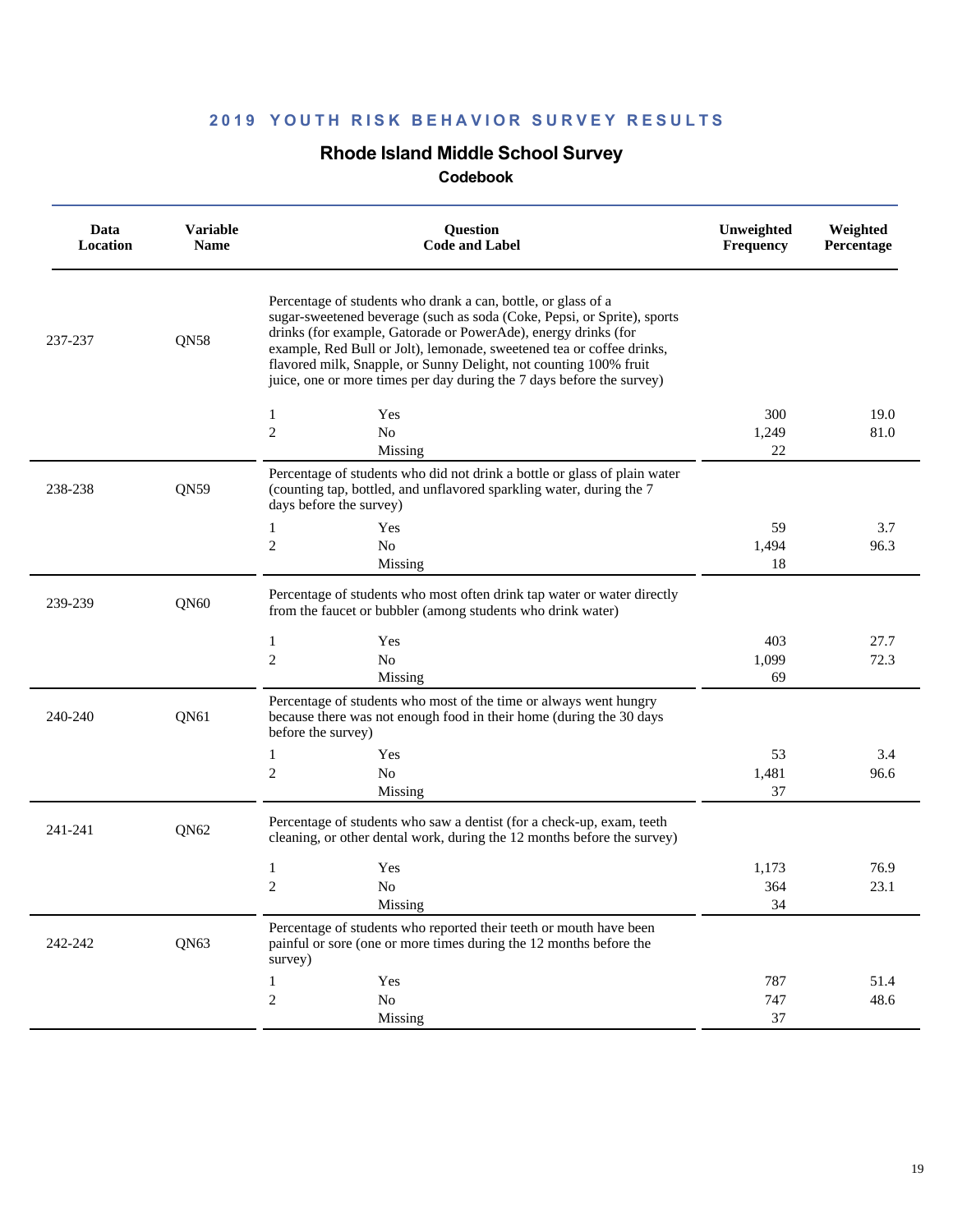## **Rhode Island Middle School Survey**

| Data<br>Location | <b>Variable</b><br><b>Name</b> | <b>Ouestion</b><br><b>Code and Label</b>                                                                                                                                            | Unweighted<br><b>Frequency</b> | Weighted<br>Percentage |
|------------------|--------------------------------|-------------------------------------------------------------------------------------------------------------------------------------------------------------------------------------|--------------------------------|------------------------|
| 243-243          | QN64                           | Percentage of students who sometimes, most of the time, or always<br>were self-conscious or embarrassed because of their teeth or mouth<br>(during the 12 months before the survey) |                                |                        |
|                  |                                | Yes<br>1                                                                                                                                                                            | 305                            | 19.7                   |
|                  |                                | $\mathfrak{2}$<br>No                                                                                                                                                                | 1,238                          | 80.3                   |
|                  |                                | Missing                                                                                                                                                                             | 28                             |                        |
| 244-244          | QN65                           | Percentage of students who have been taught about AIDS or HIV<br>infection in school                                                                                                |                                |                        |
|                  |                                | Yes<br>1                                                                                                                                                                            | 570                            | 38.3                   |
|                  |                                | $\mathfrak{2}$<br>No                                                                                                                                                                | 962                            | 61.7                   |
|                  |                                | Missing                                                                                                                                                                             | 39                             |                        |
| 245-245          | QN66                           | Percentage of students who strongly agree or agree that they feel like<br>they belong at their school                                                                               |                                |                        |
|                  |                                | Yes<br>1                                                                                                                                                                            | 964                            | 63.0                   |
|                  |                                | $\overline{2}$<br>N <sub>o</sub>                                                                                                                                                    | 573                            | 37.0                   |
|                  |                                | Missing                                                                                                                                                                             | 34                             |                        |
| 246-246          | <b>ON67</b>                    | Percentage of students who would feel comfortable seeking help from<br>one or more adults besides their parents if they had an important<br>question affecting their life           |                                |                        |
|                  |                                | Yes<br>1                                                                                                                                                                            | 1,226                          | 80.5                   |
|                  |                                | $\mathfrak{2}$<br>No                                                                                                                                                                | 307                            | 19.5                   |
|                  |                                | Missing                                                                                                                                                                             | 38                             |                        |
| 350-350          | QNFRCIG                        | Percentage of students who currently smoked cigarettes frequently (on<br>20 or more days during the 30 days before the survey)                                                      |                                |                        |
|                  |                                | 1<br>Yes                                                                                                                                                                            | 4                              | 0.2                    |
|                  |                                | $\mathfrak{2}$<br>No                                                                                                                                                                | 1,544                          | 99.8                   |
|                  |                                | Missing                                                                                                                                                                             | 23                             |                        |
| 351-351          | QNDAYCIG                       | Percentage of students who currently smoked cigarettes daily (on all 30<br>days during the 30 days before the survey)                                                               |                                |                        |
|                  |                                | Yes<br>1                                                                                                                                                                            | 3                              | 0.2                    |
|                  |                                | $\mathfrak{2}$<br>No                                                                                                                                                                | 1,545                          | 99.8                   |
|                  |                                | Missing                                                                                                                                                                             | 23                             |                        |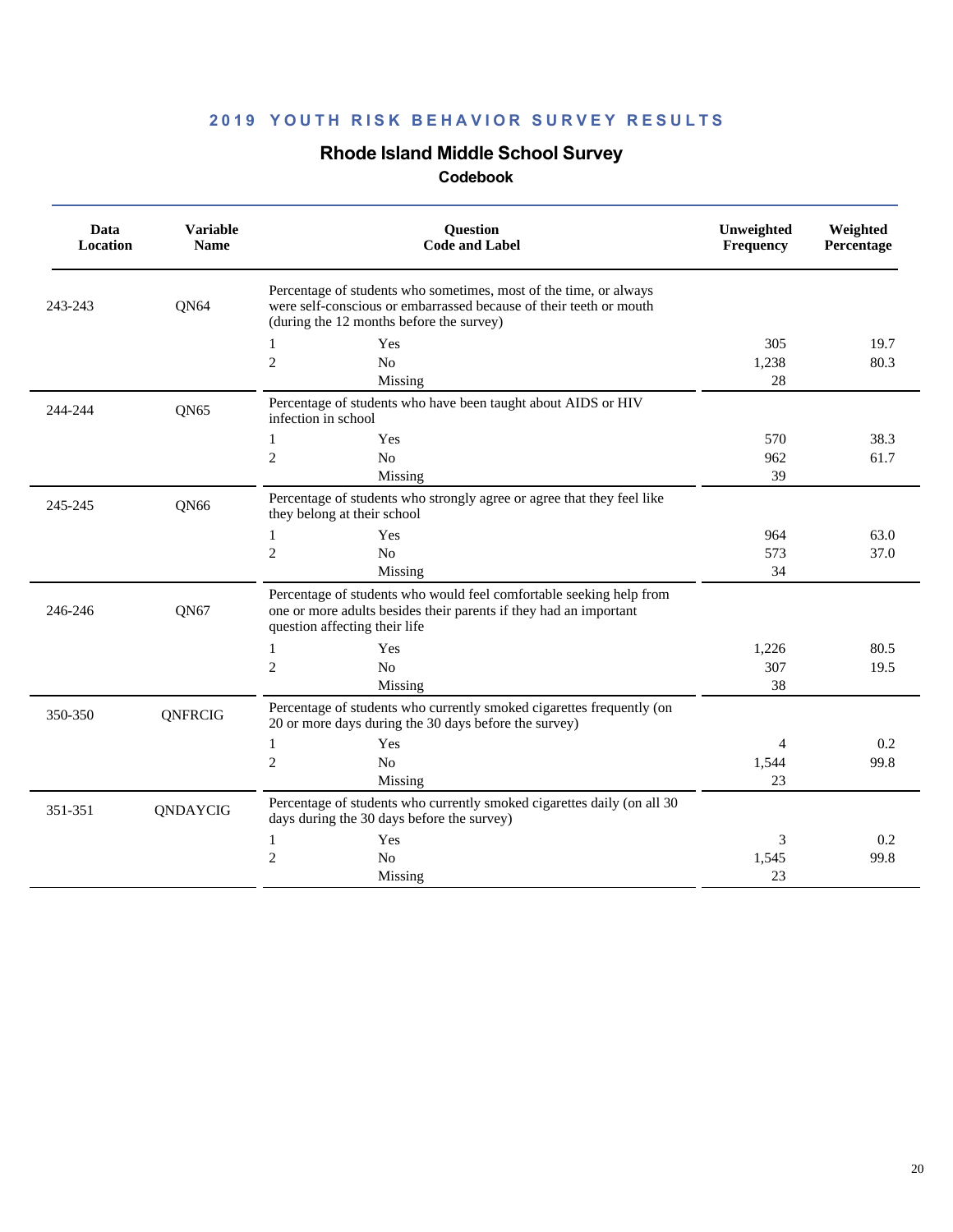## **Rhode Island Middle School Survey**

| Data<br>Location | <b>Variable</b><br><b>Name</b> | Question<br><b>Code and Label</b>                                                                                                                                                      | Unweighted<br>Frequency | Weighted<br>Percentage |
|------------------|--------------------------------|----------------------------------------------------------------------------------------------------------------------------------------------------------------------------------------|-------------------------|------------------------|
| 352-352          | <b>QNFREVP</b>                 | Percentage of students who currently used electronic vapor products<br>frequently (on 20 or more days during the 30 days before the survey)                                            |                         |                        |
|                  |                                | $\mathbf{1}$<br>Yes<br>$\overline{2}$<br>No<br>Missing                                                                                                                                 | 12<br>1,477<br>82       | 0.8<br>99.2            |
| 353-353          | QNDAYEVP                       | Percentage of students who currently used electronic vapor products<br>daily (on all 30 days during the 30 days before the survey)                                                     |                         |                        |
|                  |                                | $\mathbf{1}$<br>Yes<br>$\overline{2}$<br>No<br>Missing                                                                                                                                 | 8<br>1,481<br>82        | 0.5<br>99.5            |
| 354-354          | QNTB <sub>2</sub>              | Percentage of students who currently smoked cigarettes or cigars (on at<br>least 1 day during the 30 days before the survey)                                                           |                         |                        |
|                  |                                | Yes<br>$\mathbf{1}$<br>$\mathfrak{2}$<br>N <sub>o</sub><br>Missing                                                                                                                     | 36<br>1,511<br>24       | 2.3<br>97.7            |
| 355-355          | QNTB3                          | Percentage of students who currently smoked cigarettes or cigars or<br>used smokeless tobacco (on at least 1 day during the 30 days before the<br>survey)                              |                         |                        |
|                  |                                | Yes<br>1<br>$\overline{2}$<br>N <sub>o</sub><br>Missing                                                                                                                                | 47<br>1,488<br>36       | 2.9<br>97.1            |
| 356-356          | QNTB4                          | Percentage of students who currently smoked cigarettes or cigars or<br>used smokeless tobacco or electronic vapor products (on at least 1 day<br>during the 30 days before the survey) |                         |                        |
|                  |                                | $\mathbf{1}$<br>Yes<br>$\mathbf{2}$<br>No<br>Missing                                                                                                                                   | 121<br>1,361<br>89      | 8.0<br>92.0            |
| 357-357          | QNTB5                          | Percentage of students who currently smoked cigarettes or used<br>electronic vapor products (on at least 1 day during the 30 days before<br>the survey)                                |                         |                        |
|                  |                                | Yes<br>1<br>$\overline{2}$<br>N <sub>o</sub><br>Missing                                                                                                                                | 107<br>1,376<br>88      | 7.1<br>92.9            |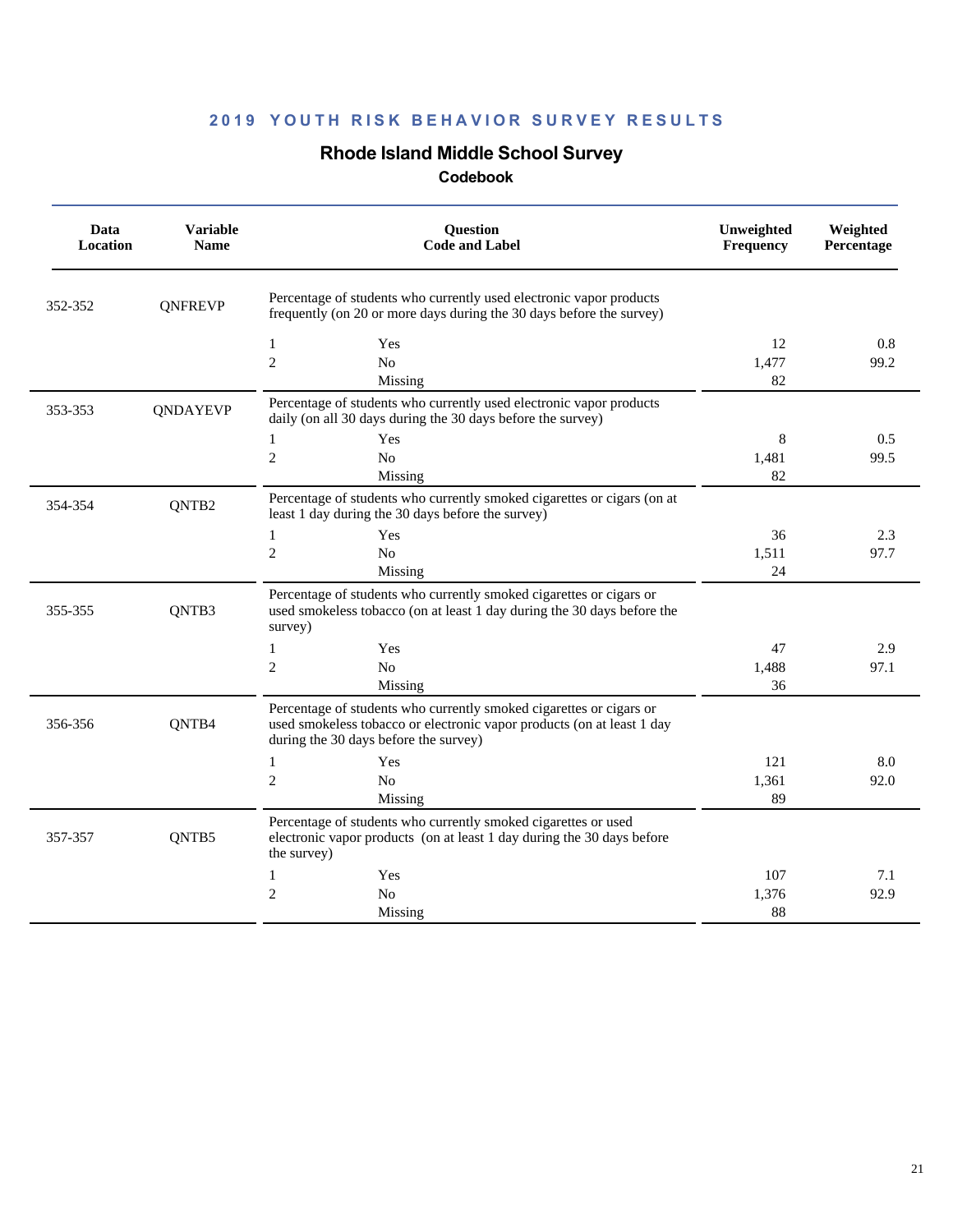## **Rhode Island Middle School Survey**

| Data<br><b>Location</b> | <b>Variable</b><br><b>Name</b> | <b>Question</b><br><b>Code and Label</b>                                                                                                                                                                                                                                 | Unweighted<br>Frequency | Weighted<br>Percentage |  |
|-------------------------|--------------------------------|--------------------------------------------------------------------------------------------------------------------------------------------------------------------------------------------------------------------------------------------------------------------------|-------------------------|------------------------|--|
| 374-374                 | <b>ONPA0DAY</b>                | Percentage of students who did not participate in at least 60 minutes of<br>physical activity on at least 1 day (in any kind of physical activity that<br>increased their heart rate and made them breathe hard some of the time<br>during the 7 days before the survey) |                         |                        |  |
|                         |                                | $\mathbf{1}$<br>Yes                                                                                                                                                                                                                                                      | 185                     | 11.6                   |  |
|                         |                                | $\overline{2}$<br>N <sub>0</sub>                                                                                                                                                                                                                                         | 1,356                   | 88.4                   |  |
|                         |                                | Missing                                                                                                                                                                                                                                                                  | 30                      |                        |  |
| 375-375                 | QNPA7DAY                       | Percentage of students who were physically active at least 60 minutes<br>per day on all 7 days (in any kind of physical activity that increased<br>their heart rate and made them breathe hard some of the time during the<br>7 days before the survey)                  |                         |                        |  |
|                         |                                | $\mathbf{1}$<br>Yes                                                                                                                                                                                                                                                      | 372                     | 24.4                   |  |
|                         |                                | $\overline{c}$<br>No                                                                                                                                                                                                                                                     | 1,169                   | 75.6                   |  |
|                         |                                | Missing                                                                                                                                                                                                                                                                  | 30                      |                        |  |
| 376-376                 | <b>QNDLYPE</b>                 | Percentage of students who attended physical education (PE) classes on<br>all 5 days (in an average week when they were in school)                                                                                                                                       |                         |                        |  |
|                         |                                | $\mathbf{1}$<br>Yes                                                                                                                                                                                                                                                      | 178                     | 11.1                   |  |
|                         |                                | $\overline{c}$<br>N <sub>o</sub>                                                                                                                                                                                                                                         | 1,331                   | 88.9                   |  |
|                         |                                | Missing                                                                                                                                                                                                                                                                  | 62                      |                        |  |
| 377-377                 | <b>QNNODNT</b>                 | Percentage of students who never saw a dentist (for a check-up, exam,<br>teeth cleaning, or other dental work)                                                                                                                                                           |                         |                        |  |
|                         |                                | $\mathbf{1}$<br>Yes                                                                                                                                                                                                                                                      | 14                      | 0.8                    |  |
|                         |                                | $\overline{2}$<br>N <sub>o</sub>                                                                                                                                                                                                                                         | 1,523                   | 99.2                   |  |
|                         |                                | Missing                                                                                                                                                                                                                                                                  | 34                      |                        |  |
| 380-380                 | QNWATER1                       | Percentage of students who drank a bottle or glass of plain water one or<br>more times per day (counting tap, bottled, and unflavored sparkling<br>water, during the 7 days before the survey)                                                                           |                         |                        |  |
|                         |                                | $\mathbf{1}$<br>Yes                                                                                                                                                                                                                                                      | 1.116                   | 72.3                   |  |
|                         |                                | $\overline{2}$<br>N <sub>0</sub>                                                                                                                                                                                                                                         | 437                     | 27.7                   |  |
|                         |                                | Missing                                                                                                                                                                                                                                                                  | 18                      |                        |  |
| 381-381                 | QNWATER2                       | Percentage of students who drank a bottle or glass of plain water two or<br>more times per day (counting tap, bottled, and unflavored sparkling<br>water, during the 7 days before the survey)                                                                           |                         |                        |  |
|                         |                                | $\mathbf{1}$<br>Yes                                                                                                                                                                                                                                                      | 1,010                   | 65.3                   |  |
|                         |                                | $\overline{2}$<br>N <sub>0</sub>                                                                                                                                                                                                                                         | 543                     | 34.7                   |  |
|                         |                                | Missing                                                                                                                                                                                                                                                                  | 18                      |                        |  |
|                         |                                |                                                                                                                                                                                                                                                                          |                         |                        |  |